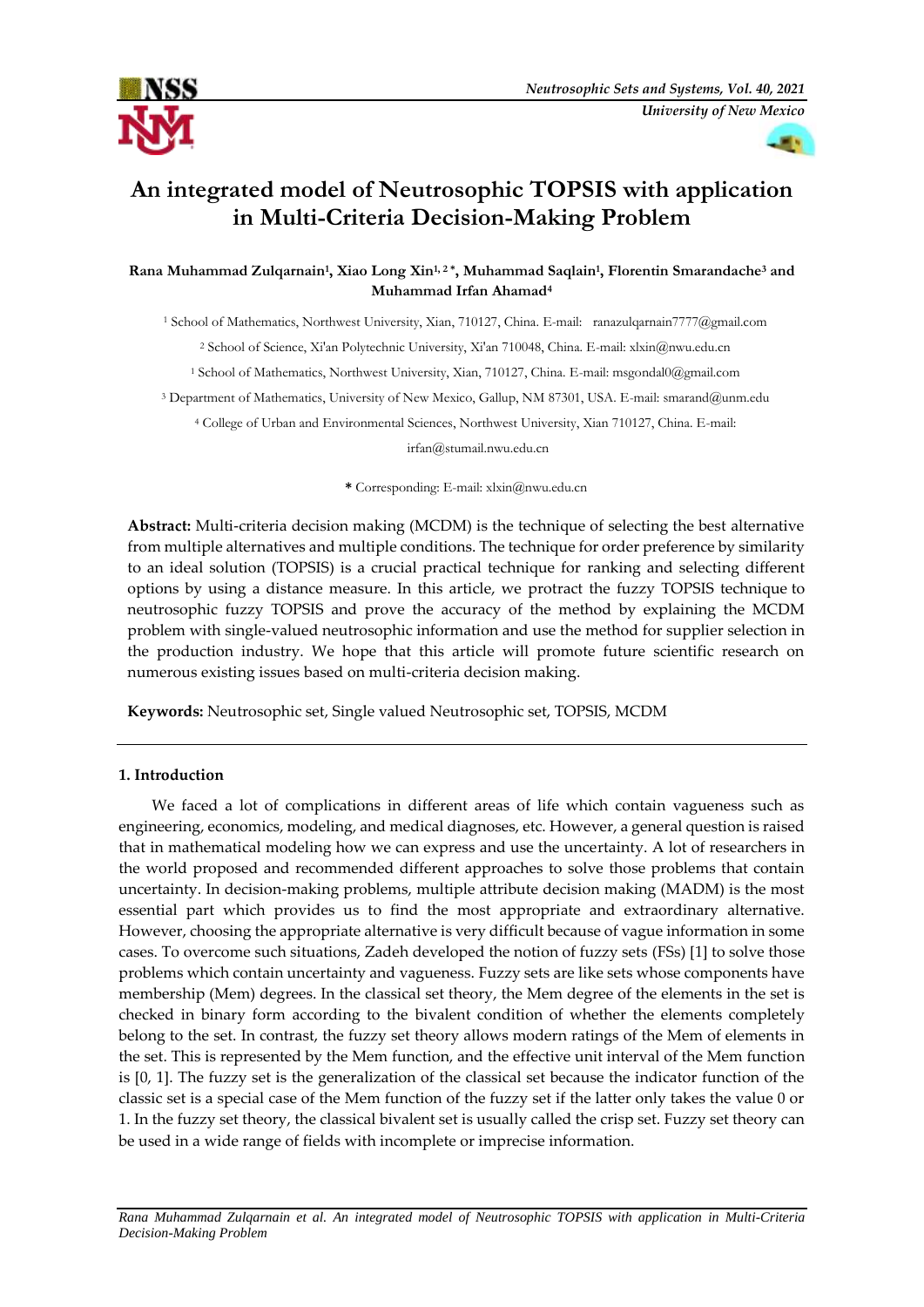It is observed that in some cases circumstances cannot be handled by fuzzy sets, to overcome such types of situations Turksen [2] gave the idea of interval-valued fuzzy sets (IVFSs). In some cases, we must deliberate membership unbiassed as the non-membership values for the suitable representation of an object in uncertain and indeterminate conditions that could not be handled by FSs nor IVFSs. To overcome these difficulties Atanassov offered the concept of Intuitionistic fuzzy sets (IFSs) [3]. The theory which was presented by Atanassov only deals the insufficient data considering both the membership and non-membership values, but the intuitionistic fuzzy set theory cannot handle the incompatible and imprecise information. To deal with such incompatible and imprecise data Smarandache [4] extended the work of Atanassov IFSs and proposed a powerful tool comparative to FSs and IFSs to deal with indeterminate, incomplete, and inconsistent information's faced in real-life problems. Since the direct use of Neutrosophic sets (NSs) for TOPSIS is somewhat difficult. To apply the NSs, Wang et al. introduced a subclass of NSs known as single-valued Neutrosophic sets (SVNSs) in [5]. In [6] the author proposed a geometric interpretation by using NSs. Gulfam et al. [7] introduced a new distance formula for SVNSs and developed some new techniques under the Neutrosophic environment. The concept of a single-valued Neutrosophic soft expert set is proposed in [8] by combining the SVNSs and soft expert sets. To solve MCDM problems with singlevalued Neutrosophic numbers (SVNNs) presented by Deli and Subas in [9], they constructed the concept of cut sets of SVNNs. On the base of the correlation of IFSs, the term correlation coefficient of SVNSs [10] introduced and proposed a decision-making method by using a weighted correlation coefficient or the weighted cosine similarity measure of SVNSs. In [11] the idea of simplified Neutrosophic sets introduced with some operational laws and aggregation operators such as real-life Neutrosophic weighted arithmetic average operator and weighted geometric average operator. They constructed an MCDM method based on proposed aggregation operators and cosine similarity measure for simplified neutrosophic sets. Sahin and Yiğider [12] extended the TOPSIS method to MCDM with a single-valued neutrosophic technique.

Hwang and Yoon [13] established TOPSIS to solve the general difficulties of DM. The TOPSIS method can effectively maintain the minimum distance from the ideal solution, thereby helping to select the finest choice. After the TOPSIS technique came out, some investigators utilized the TOPSIS technique for DM and protracted the TOPSIS technique to several other hybrid structures of FS. The most important determinant of current scientific research is to present an integrated model for neutrosophic TOPSIS to solve the MCDM problem. Chen & Hwang [14] extended the idea of the TOPSIS method and proposed a new TOPSIS model. The author uses the newly proposed decisionmaking method to solve uncertain data [15]. Zulqarnain et al. [16] utilized the TOPSIS method for the prediction of diabetic patients in medical diagnosis. They also utilized the TOPSIS extensions of different hybrid structures of FS [17–19] and used them for decision making. Pramanik et al. [21] established the TOPSIS to resolve the multi-attribute decision-making problem under a single-valued neutrosophic soft set expert scenario. Zulqarnain et al. [21] presented the generalized neutrosophic TOPSIS to solve the MCDM problem. Zulqarnain et al. [22] utilized fuzzy TOPSIS to solve the MCDM problem. Maji [23] proposed the concept of neutrosophic soft sets (NSSs) with some properties and operations. The authors studied NSSs and gave some new definitions on NSSs [24], they also gave the idea of neutrosophic soft matrices with some operations and proposed a decision-making method. Many researchers developed the decision-making models by using the NSSs reported in the literature [25–27]. Elhassouny and Smarandache [28] extended the work on a simplified TOPSIS method and by using single-valued Neutrosophic information they proposed Neutrosophic simplified TOPSIS method. The concept of single-valued neutrosophic cross-entropy measure introduced by Jun [29], he also constructed an MCDM method and claimed that this proposed method is more appropriate than previous methods for decision making.

Saha and Broumi [31] studied the interval-valued neutrosophic sets (IVNSs) and developed some new set-theoretic operations on IVNSs with their properties. The idea of an Interval-valued generalized single valued neutrosophic trapezoidal number (IVGSVTrN) was presented by Deli [32] with some operations and discussed their properties based on neutrosophic numbers. Hashim et al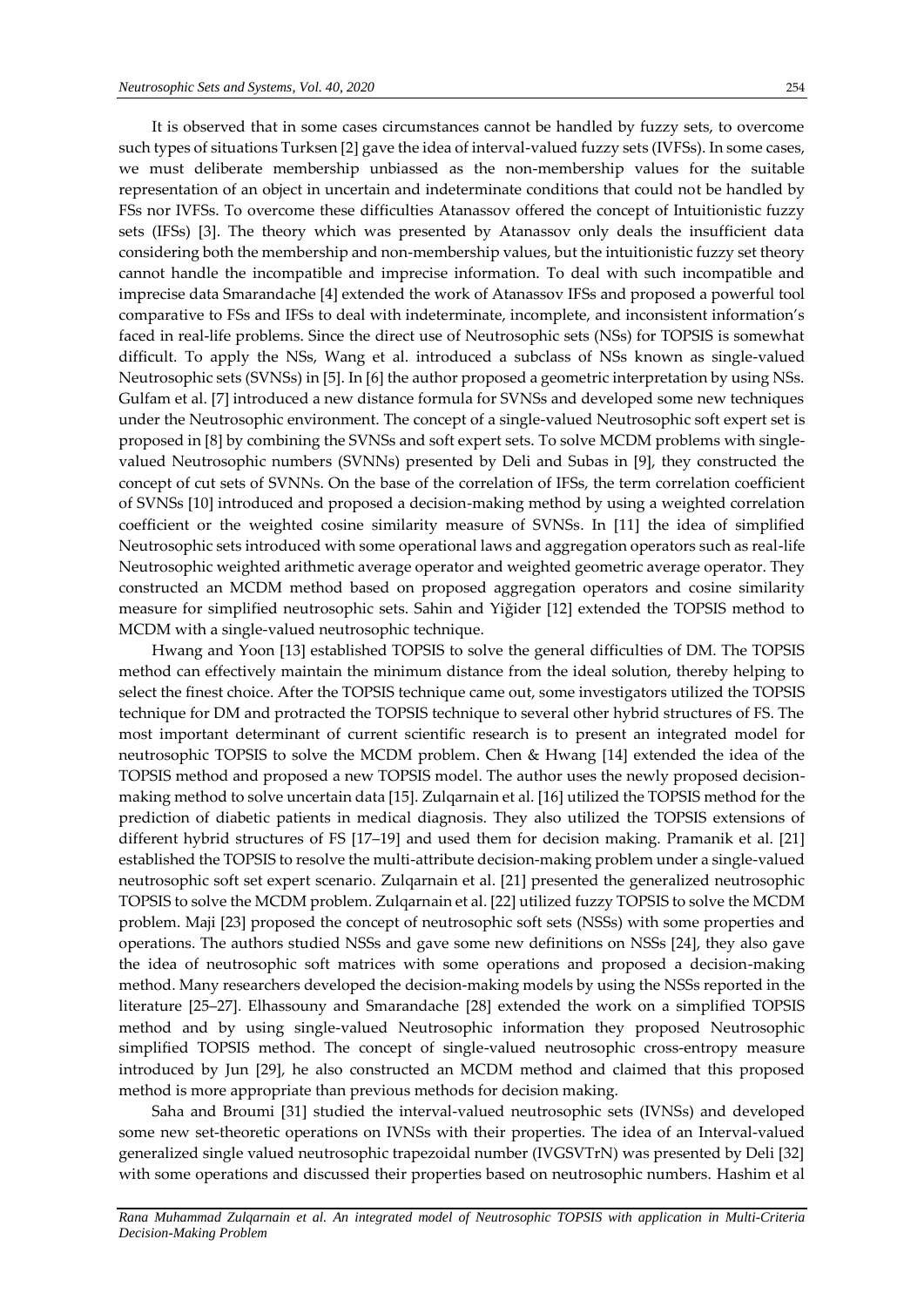[33], studied the vague set and interval neutrosophic set and established a new theory known as interval neutrosophic vague set (INVS), they also presented some operations for INVS with their properties and derived the properties by using numerical examples. Abdel basset et al. [34] applied TODIM and TOPSIS methods based on the best-worst method to increase the accuracy of evaluation under uncertainty according to the NSs. They also used the Plithogenic set theory to resolve the indeterminate information and evaluate the economic performance of manufacturing industries, they used the AHP method to find the weight vector of the financial ratios to achieve this goal after that they used the VIKOR and TOPSIS methods to utilize the companies ranking [35, 36]. Nabeeh et al. [37] utilized the integrating neutrosophic analytical hierarchy process (AHP) with the TOPSIS for personal selection. Nabeeh et al. [38] developed the AHP neutrosophic by merging the AHP and NS. Abdel-Basset et al. [39] merged the AHP, MCDM approach, and NS to handle the indefinite and irregularity in decision making. Abdel-Basset et al. [40] constructed the TOPSIS technique for type-2 neutrosophic numbers and utilized the presented approach for supplier selection. Abdel-Basset et al. [41] utilized the neutrosophic TOPSIS for the selection of medical instruments and many. Saqlain *et. al.* applied TOPSIS for the prediction of sports, and in MCDM problems [42-44].

The FS and IFS theories do not provide any information about the indeterminacy part of the object. Because the above work is considered to examine the environment of linear inequality between the degree of membership (MD) and the degree of non-membership (NMD) of the considered attributes. However, all existing studies only deal with the scenario by using MD and NMD of attributes. If any decision-maker considers the truthiness, falsity, and indeterminacy of any attribute of the alternatives, then clearly, we can see that it cannot be handled by the above-mentioned FS and IFS theories. To overcome the above limitations, Smarandache [4] proposed the NS to solve uncertain objects by considering the truthiness, falsity, and indeterminacy. In the following article, we explain some positive impacts of this research. The concentration of this study is to evaluate the best supplier for the production industry. This research is a very suitable illustration of Neutrosophic TOPSIS. A group of decision-makers chooses the best supplier for the production industry. The Neutrosophic TOPSIS method increases alternative performances based on the best and worst solutions. Classical TOPSIS uses clear techniques for language assessment, but due to the imprecision and ambiguity of language assessment, we propose neutrosophic TOPSIS. In this paper, we discuss the NSs and SVNSs with some operations. We presented the generalization of TOPSIS for the SVNSs and use the proposed method for supplier selection.

In Section 2, some basic definitions have been added, which will help us to design the structure of the current article. In section 3, we develop an integrated model to solve the MCDM problem under single-valued neutrosophic information. We also established the graphical and mathematical structure of the proposed TOPSIS approach. To ensure the validity of the developed methodology we presented a numerical illustration for supplier selection in the production industry in section 4.

#### **2. Preliminaries**

In this section, we remind some basic definitions such as NSs and SVNSs with some operations that will be used in the following sequel.

**Neutrosophic Set (NS) [30]:** Let X be a space of points and x be an arbitrary element of X. A neutrosophic set A in X is defined by a Truth-membership function  $T_A(x)$ , an Indeterminacymembership function  $I_A(x)$  and a falsity-membership function  $F_A(x)$ .  $T_A(x)$ ,  $I_A(x)$  and  $F_A(x)$  are real standard or non-standard subsets of  $]0^-$ , 1<sup>+</sup>[ i.e.; T<sub>A</sub>(x), I<sub>A</sub>(x), F<sub>A</sub>(x): X  $\rightarrow$  ]0<sup>-</sup>, 1<sup>+</sup>[, and 0<sup>-</sup> ≤  $\sup T_A(x) + \sup I_A(x) + \sup F_A(x) \leq 3^+$ .

**Single Valued Neutrosophic Sets** [5]**:** Let E be a universe. An SVNS over E is an NS over E, but truthiness, indeterminacy, and falsity membership functions are defined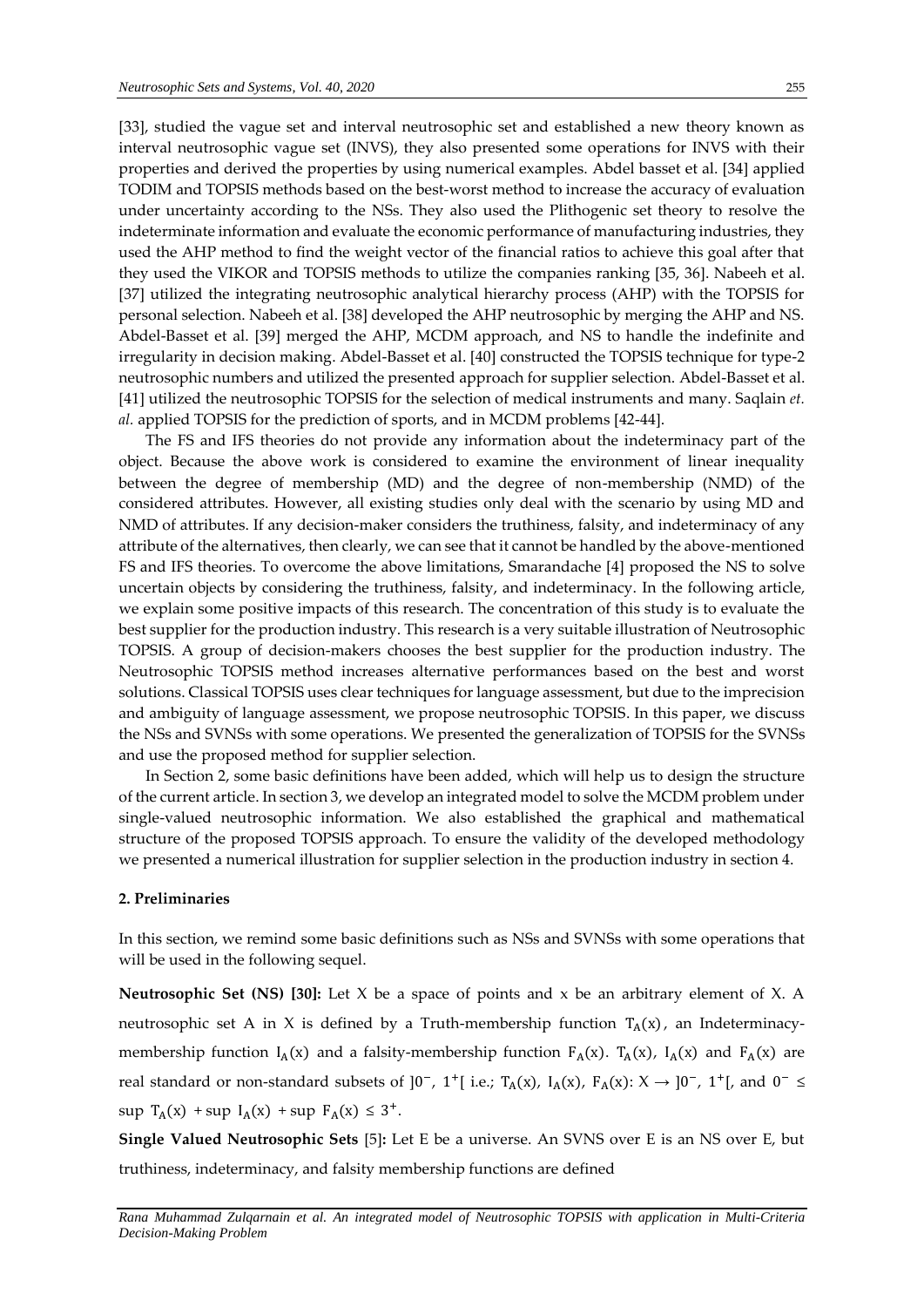$T_A(x): X \to [0, 1], I_A(x): X \to [0, 1], F_A(x): X \to [0, 1],$  and  $0 \le T_A(x) + I_A(x) + F_A(x) \le 3$ .

**Multiplication of SVNS [11]:** Let  $A = \{\alpha_1, \alpha_2, \alpha_3\}$  and  $B = \{\beta_1, \beta_2, \beta_3\}$  are two SVN numbers, then their multiplication is defined as follows A  $\otimes$  B = ( $\alpha_1\beta_1$ ,  $\alpha_2 + \beta_2 - \alpha_2\beta_2$ ,  $\alpha_3 + \beta_3 - \alpha_3\beta_3$ ).

#### **3. Neutrosophic TOPSIS [11]**

# **3. 1. Algorithm for Neutrosophic TOPSIS using SVNNs**

To explain the procedure of Neutrosophic TOPSIS using SVNNs the following steps

are followed. Let  $A = \{A_1, A_2, A_3, \ldots, A_m\}$  be a set of alternatives and  $C = \{C_1, C_2, C_3, \ldots, C_n\}$  be a set of evaluation criteria and *DM* be a set of "*l*" decision-makers as follows *DM* = {DM1, DM2, DM3,…, DM*l*}. In the form of linguistic variables, the importance of the evaluation criteria, DMs, and alternative ratings are given in Table 1.

#### **Step 1: Computation of weights of the DMs**

Let the SVN number for rating the *k*<sup>th</sup> DM is denoted by

$$
D_k\,=\,(T_k^{dm},\ I_k^{dm},\ F_k^{dm})
$$

The weight of the *k*<sup>th</sup> DM can be found by the following formula

$$
\lambda_{k} = \frac{1 - \left[\frac{1}{3} \left\{ \left(1 - T_{k}^{dm}(x)\right)^{2} + \left(I_{k}^{dm}(x)\right)^{2} + \left(F_{k}^{dm}(x)\right)^{2} \right\}\right]^{0.5}}{\sum_{k=1}^{l} \left(1 - \left[\frac{1}{3} \left\{ \left(1 - T_{k}^{dm}(x)\right)^{2} + \left(I_{k}^{dm}(x)\right)^{2} + \left(F_{k}^{dm}(x)\right)^{2} \right\}\right]^{0.5}}; \text{ where } \lambda_{k} \ge 0 \text{ and } \sum_{k=1}^{l} \lambda_{k} = 1 \tag{1}
$$

#### **Step 2: Computation of the Aggregated Neutrosophic Decision Matrix (ANDM)**

The ANDM is given as follows

$$
D = \begin{bmatrix} A_1 & r_{11} & r_{12} & \cdots & r_{1n} \\ r_{21} & r_{22} & \cdots & r_{1n} \\ \vdots & \vdots & \ddots & \vdots \\ A_m & r_{m1} & r_{m2} & \cdots & r_{mn} \end{bmatrix} = [r_{ij}]_{m \times n}
$$
 (2)

where  $r_{ij}$  can be defined as

 $r_{ij} = (T_{ij}, I_{ij}, F_{ij}) = (T_{A_i}(x_j), I_{A_i}(x_j), F_{A_i}(x_j))$ , where  $i = 1, 2, 3, ..., m; j = 1, 2, 3, ..., n$ Therefore, ANDM written as follows

$$
D = \begin{bmatrix} (T_{A_1}(x_1), I_{A_1}(x_1), F_{A_1}(x_1)) & (T_{A_1}(x_2), I_{A_1}(x_2), F_{A_1}(x_2)) & \cdots & (T_{A_1}(x_n), I_{A_1}(x_n), F_{A_1}(x_n)) \\ (T_{A_2}(x_1), I_{A_2}(x_1), F_{A_2}(x_1)) & (T_{A_2}(x_2), I_{A_2}(x_2), F_{A_2}(x_2)) & \cdots & (T_{A_2}(x_n), I_{A_2}(x_n), F_{A_2}(x_n)) \\ \vdots & \vdots & \ddots & \vdots \\ (T_{A_m}(x_1), I_{A_m}(x_1), F_{A_m}(x_1)) & (T_{A_m}(x_2), I_{A_m}(x_2), F_{A_m}(x_2)) & \cdots & (T_{A_m}(x_n), I_{A_m}(x_n), F_{A_m}(x_n)) \end{bmatrix}
$$

rating for the *i*<sup>th</sup> alternative w.r.t. the *j*<sup>th</sup> criterion by the *k*<sup>th</sup> DM

$$
r_{ij}^{(k)} = (T_{ij}^{(k)},\;I_{ij}^{(k)},\;F_{ij}^{(k)})
$$

For *DM* weights and alternative ratings  $r_{ij}$  can be calculated by using a single-valued neutrosophic weighted averaging operator (SVNWAO)

$$
r_{ij} = \left[1 - \prod_{k=1}^{l} (1 - T_{ij}^{(k)})^{\lambda_k}, \prod_{k=1}^{l} (I_{ij}^{(k)})^{\lambda_k}, \prod_{k=1}^{l} (F_{ij}^{(k)})^{\lambda_k}\right]
$$
(3)

**Step 3: Computation of the weights for the criteria** 

Let an SVNN allocated to the criterion by  $X_j$  the  $k^{th}$  DM is denoted as

$$
w_j^{(k)} = (T_j^{(k)}, I_j^{(k)}, F_j^{(k)})
$$

SVNWAO to compute the weights of the criteria is given as follows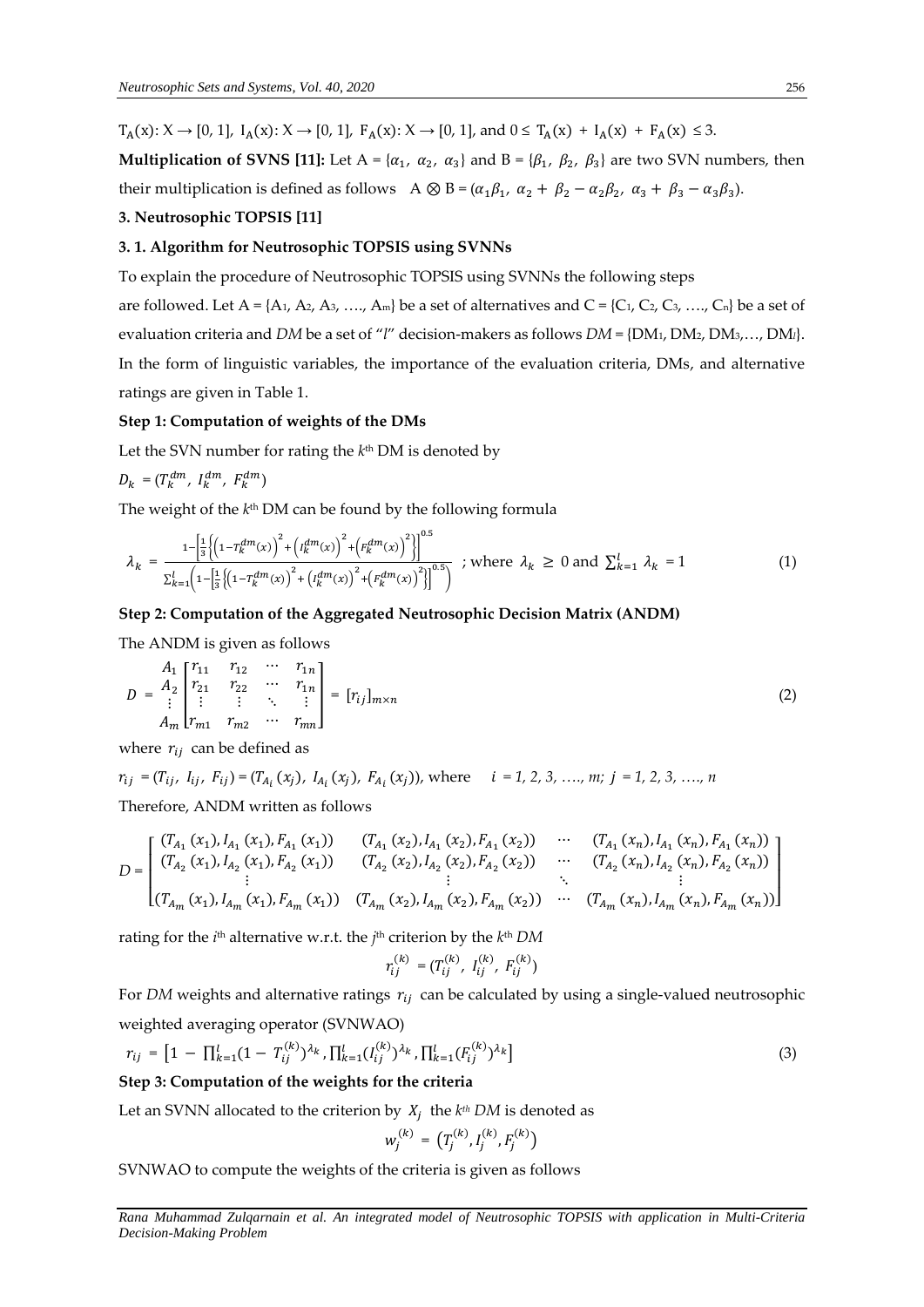$$
w_j = \left[1 - \prod_{k=1}^{l} (1 - T_j^{(k)})^{\lambda_k}, \prod_{k=1}^{l} (I_j^{(k)})^{\lambda_k}, \prod_{k=1}^{l} (F_j^{(k)})^{\lambda_k}\right]
$$
(4)

The aggregated weight for the criterion  $X_j$  is represented as

$$
w_j = (T_j, I_j, F_j) \t j = 1, 2, 3, ..., n
$$
  

$$
W = [w_1, w_2, w_3, ..., w_n]^{Transpose}
$$

# **Step 4: Computation of Aggregated Weighted Neutrosophic Decision Matrix (AWNDM)**

The AWNDM is calculated as follows

$$
R' = \begin{bmatrix} r'_{11} & r'_{12} & \cdots & r'_{1n} \\ r'_{21} & r'_{22} & \cdots & r'_{2n} \\ \vdots & \vdots & \ddots & \vdots \\ r'_{m1} & r'_{m2} & \cdots & r'_{mn} \end{bmatrix} = [r'_{ij}]_{m \times n}
$$
 (5)

where  $r'_{ij} = (T_{A_i,W}(x_j), I_{A_i,W}(x_j), F_{A_i,W}(x_j))$  where  $i = 1, 2, 3, ..., m; j = 1, 2, 3, ..., n$ .

Therefore,  $R'$  can be written as

$$
R' = \begin{bmatrix} (T_{A_1,W}(x_1), I_{A_1,W}(x_1), F_{A_1,W}(x_1)) & (T_{A_1,W}(x_2), I_{A_1,W}(x_2), F_{A_1,W}(x_2)) & \cdots & (T_{A_1,W}(x_n), I_{A_1,W}(x_n)) \\ (T_{A_2,W}(x_1), I_{A_2,W}(x_1), F_{A_2,W}(x_1)) & (T_{A_2,W}(x_2), I_{A_2,W}(x_2), F_{A_2,W}(x_2)) & \cdots & (T_{A_2,W}(x_n), I_{A_2,W}(x_n), F_{A_2,W}(x_n)) \\ \vdots & \vdots & \ddots & \vdots \\ (T_{A_m,W}(x_1), I_{A_m,W}(x_1), F_{A_m,W}(x_1)) & (T_{A_m,W}(x_2), I_{A_m,W}(x_2), F_{A_m,W}(x_2)) & \cdots & (T_{A_m,W}(x_n), I_{A_m,W}(x_n), F_{A_m,W}(x_n)) \end{bmatrix}
$$

To find  $T_{A_i,W}(x_j)$ ,  $I_{A_i,W}(x_j)$  and  $F_{A_i,W}(x_j)$  we used

$$
R \otimes W = \{x, T_{A_i,W}(x), x, I_{A_i,W}(x), x, F_{A_i,W}(x) \mid x \in X\}
$$
(6)

The components of the product given as

$$
T_{A_i.W} (x) = T_{A_i} (x). T_j
$$
  
\n
$$
I_{A_i.W} (x) = I_{A_i} (x) + I_j (x) - I_{A_i} (x) \times I_j (x)
$$
  
\n
$$
F_{A_i.W} (x) = F_{A_i} (x) + F_j (x) - F_{A_i} (x) \times F_j (x)
$$

# **Step 5: Computation of Single Valued Neutrosophic Positive Ideal Solution (SVN-PIS) and Single Valued Neutrosophic Positive Ideal Solution (SVN-NIS)**

Let  $J_1$  be the benefit criteria and  $J_2$  be the cost criteria.  $A^*$  be an SVN-PIS and  $A'$  be an SVN-NIS as follows

$$
A^* = (T_{A^*W} (x_j), I_{A^*W} (x_j), F_{A^*W} (x_j))
$$
 and  

$$
A' = (T_{A'W} (x_j), I_{A'W} (x_j), F_{A'W} (x_j))
$$

The components of SVN-PIS and SVN-NIS are following

$$
T_{A^*W}(x_j) = \left( \binom{\max}{i} T_{A_i \cup W}(x_j) \mid j \in j_1 \right), \left( \binom{\min}{i} T_{A_i \cup W}(x_j) \mid j \in j_2 \right) \right)
$$
  
\n
$$
I_{A^*W}(x_j) = \left( \binom{\min}{i} I_{A_i \cup W}(x_j) \mid j \in j_1 \right), \left( \binom{\max}{i} I_{A_i \cup W}(x_j) \mid j \in j_2 \right) \right)
$$
  
\n
$$
F_{A^*W}(x_j) = \left( \binom{\min}{i} F_{A_i \cup W}(x_j) \mid j \in j_1 \right), \left( \binom{\max}{i} F_{A_i \cup W}(x_j) \mid j \in j_2 \right) \right)
$$
  
\n
$$
T_{A^*W}(x_j) = \left( \binom{\min}{i} T_{A_i \cup W}(x_j) \mid j \in j_1 \right), \left( \binom{\max}{i} T_{A_i \cup W}(x_j) \mid j \in j_2 \right) \right)
$$
  
\n
$$
I_{A^*W}(x_j) = \left( \binom{\max}{i} I_{A_i \cup W}(x_j) \mid j \in j_1 \right), \left( \binom{\min}{i} I_{A_i \cup W}(x_j) \mid j \in j_2 \right) \right)
$$
  
\n
$$
F_{A^*W}(x_j) = \left( \binom{\max}{i} F_{A_i \cup W}(x_j) \mid j \in j_1 \right), \left( \binom{\min}{i} F_{A_i \cup W}(x_j) \mid j \in j_2 \right) \right)
$$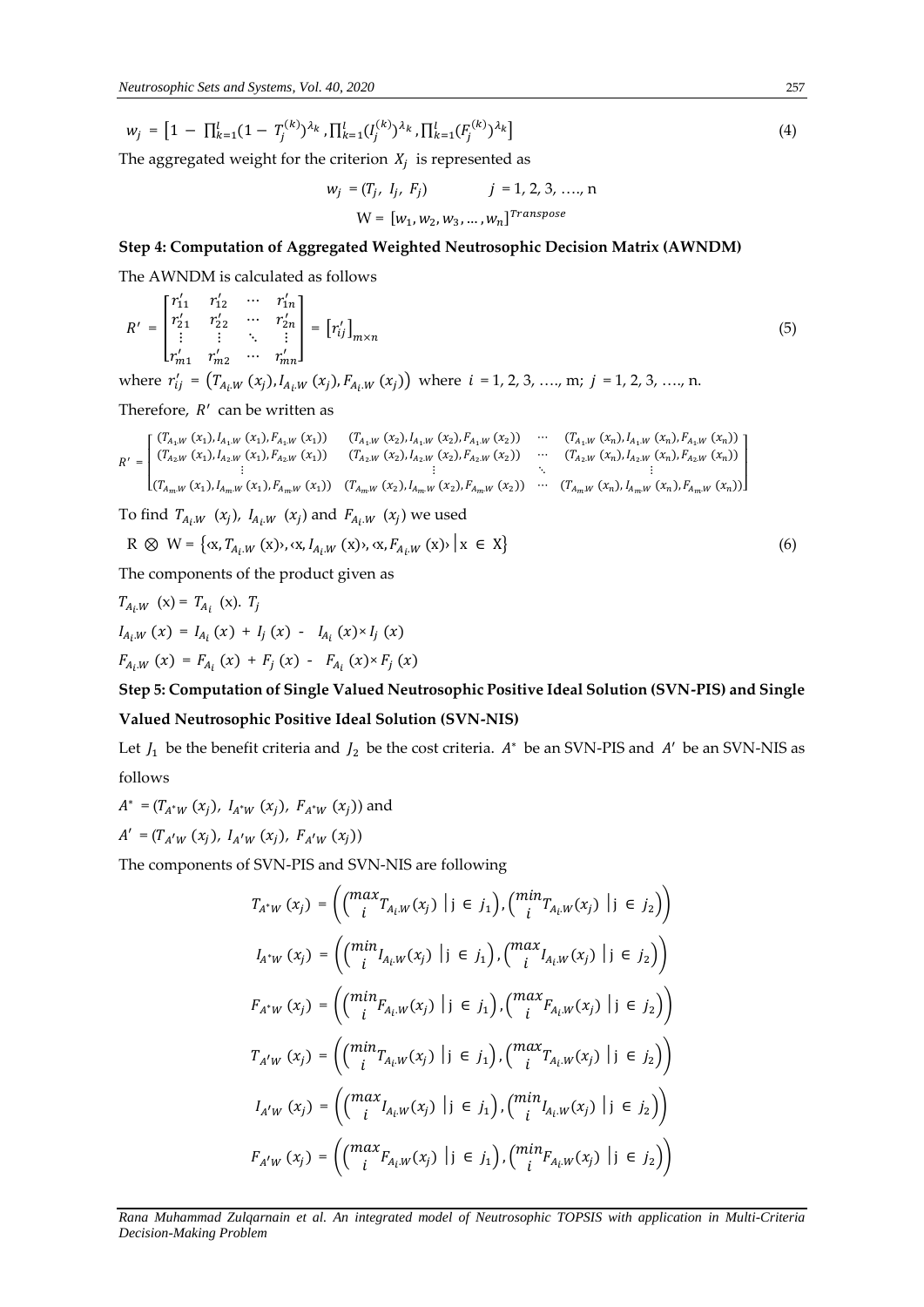#### **Step 6: Computation of Separation Measures**

For the separation measures  $d^*$ and  $d'$ , Normalized Euclidean Distance is used as given as

$$
d_i^* = \left(\frac{1}{3n} \sum_{j=1}^n \left[ \left( T_{A_i,W}(x_j) - T_{A^*W}(x_j) \right)^2 + \left( I_{A_i,W}(x_j) - I_{A^*W}(x_j) \right)^2 + \left( F_{A_i,W}(x_j) - F_{A^*W}(x_j) \right)^2 \right] \right)^{0.5}
$$
 (7)

$$
d'_{i} = \left(\frac{1}{3n} \sum_{j=1}^{n} \left[ \left( T_{A_{i},W}(x_{j}) - T_{A'W}(x_{j}) \right)^{2} + \left( I_{A_{i},W}(x_{j}) - I_{A'W}(x_{j}) \right)^{2} + \left( F_{A_{i},W}(x_{j}) - F_{A'W}(x_{j}) \right)^{2} \right] \right)^{0.5}
$$
(8)

#### **Step 7: Computation of Relative Closeness Coefficient (***RCC***)**

The *RCC* of an alternative *Ai* w.r.t. the SVN-PIS *A\** is computed as

$$
RCCi = \frac{a'_i}{a'_i + a^*_i} \qquad \text{where } 0 \leq RCCi \leq 1 \tag{9}
$$

#### **Step 8: Ranking alternatives**

After computation of  $RCCi$  for each alternative  $A_i$ , the rank of the alternatives presented in descending orders of *RCCi*.

The flow chart of the presented technique can be seen in Figure 1.



# **Figure 1:** Flow chart of the presented approach

#### **4. Application of Neutrosophic TOPSIS in decision making**

A production industry wants to hire a supplier, for the selection of supplier managing director of the industry decides the criteria for supplier selection. The industry hires a team of decision-makers for the selection of the best supplier. Consider  $A = \{A_i: i = 1, 2, 3, 4, 5\}$  be a set of supplier and  $DM = \{DM_1, M_2, M_3, M_4, M_5, M_6, M_7, M_8, M_9, M_9, M_1, M_2, M_3, M_4, M_5, M_6, M_7, M_8, M_9, M_9, M_1, M_2, M_3, M_4, M_7, M_8, M_9, M_9, M_1, M_$ *DM*<sub>2</sub>*, DM*<sub>3</sub>*, DM*<sub>4</sub><sup>*}*</sup> be a team of decision-makers ( $l = 4$ ). The evaluation criteria (n = 5) for the selection of supplier given as follows,

$$
C = \begin{cases} Benifit Criteria & j_1 = \begin{cases} X_1: & Delivery \\ X_2: & Quality \\ Cost Criteria & X_3: Flexiibility \\ X_4: & Service \end{cases} \end{cases} \quad j_2 = \{X_5: Price
$$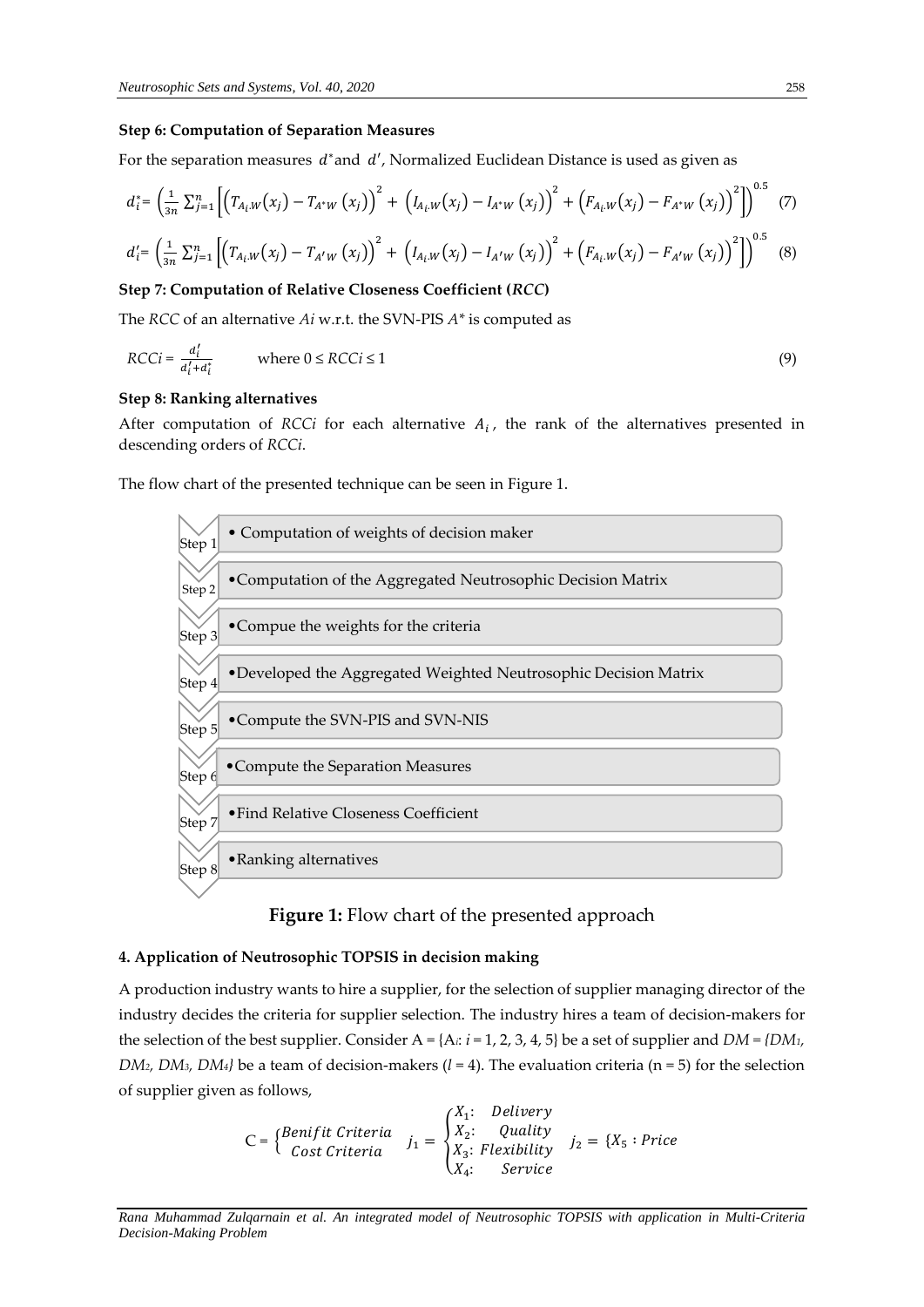Calculations of the problem using the proposed SVN-TOPSIS for the importance of criteria and DMs SVN rating scale is given in the following Table

| <b>LVs</b> | <b>SVNNs</b>    |
|------------|-----------------|
| VI         | (.90, .10, .10) |
| T          | (.75, .25, .20) |
| M          | (.50, .50, .50) |
| UІ         | (.35, .75, .80) |
| VI II      | (.10, .90, .90) |

**Table 1.** Linguistic variables LV's for rating the importance of criteria and decision-makers

Where VI, I, M, UI, VUI stand for very important, important, medium, unimportant, very unimportant respectively. The alternative ratings are given in the following table

| $LVs$ | <b>SVNNs</b>    |
|-------|-----------------|
| ЕG    | (1.0, 0.0, 0.0) |
| VVG   | (.90, .10, .10) |
| VG    | (.80, .15, .20) |
| G     | (.70, .25, .30) |
| MG    | (.60, .35, .40) |
| M     | (.50, .50, .50) |
| МB    | (.40, .65, .60) |
| B     | (.30, .75, .70) |
| VB    | (.20, .85, .80) |
| VVB   | (.10, .90, .90) |
| ЕB    | (0.0, 1.0, 1.0) |

**Table 2.** Alternative Ratings for Linguistic Variables

Where EG, VVG, VG, G, MG, M, MB, B, VB, VVB, EB are representing extremely good, very very good, very good, good, medium good, medium, medium bad, bad, very bad, very very bad, extremely bad respectively.

# **Step 1: Determine the weights of the DMs**

By using Equation 1, weights for the *DMs* are calculated as follows:

$$
\lambda_{k} = \frac{1 - \left[\frac{1}{3}\left\{\left(1 - T_{k}^{dm}(x)\right)^{2} + \left(t_{k}^{dm}(x)\right)^{2} + \left(t_{k}^{dm}(x)\right)^{2}\right\}\right]^{0.5}}{\sum_{k=1}^{l} \left(1 - \left[\frac{1}{3}\left\{\left(1 - T_{k}^{dm}(x)\right)^{2} + \left(t_{k}^{dm}(x)\right)^{2} + \left(t_{k}^{dm}(x)\right)^{2}\right\}\right]^{0.5}}\right) ; \lambda_{k} \ge 0 \text{ and } \sum_{k=1}^{l} \lambda_{k} = 1
$$
\n
$$
\lambda_{1} = \frac{1 - \left[\frac{1}{3}\left\{\left(1 - T_{k}^{dm}(x)\right)^{2} + \left(t_{k}^{dm}(x)\right)^{2} + \left(t_{k}^{dm}(x)\right)^{2}\right\}\right]^{0.5}}{\sum_{k=1}^{l} \left(1 - \left[\frac{1}{3}\left\{\left(1 - T_{k}^{dm}(x)\right)^{2} + \left(t_{k}^{dm}(x)\right)^{2} + \left(t_{k}^{dm}(x)\right)^{2}\right\}\right]^{0.5}}
$$
\n
$$
\lambda_{1} = \frac{1 - \left[\frac{1}{3}\left\{\left(1 - T_{k}^{dm}(x)\right)^{2} + \left(t_{k}^{dm}(x)\right)^{2} + \left(t_{k}^{dm}(x)\right)^{2}\right\}\right]^{0.5}}{1 - \left[\frac{1}{3}\left\{\left(1 - T_{k}^{dm}(x)\right)^{2} + \left(t_{k}^{dm}(x)\right)^{2}\right\}\right]^{0.5} + 1 - \left[\frac{1}{3}\left\{\left(1 - T_{k}^{dm}(x)\right)^{2} + \left(t_{k}^{dm}(x)\right)^{2}\right\}\right]^{0.5}}
$$
\n
$$
1 - \left[\frac{1}{3}\left\{\left(1 - T_{3}^{dm}(x)\right)^{2} + \left(t_{3}^{dm}(x)\right)^{2} + \left(t_{3}^{dm}(x)\right)^{2}\right\}\right]^{0.5}
$$
\n
$$
\lambda_{1} = \frac{1 - \left[\frac{1}{3}\left\{\left(1 - T_{3}^{dm}(x)\right)^{2} + \left(t_{3}^{dm}(x)\right)^{2}\right\
$$

ັ+

*Rana Muhammad Zulqarnain et al. An integrated model of Neutrosophic TOPSIS with application in Multi-Criteria Decision-Making Problem*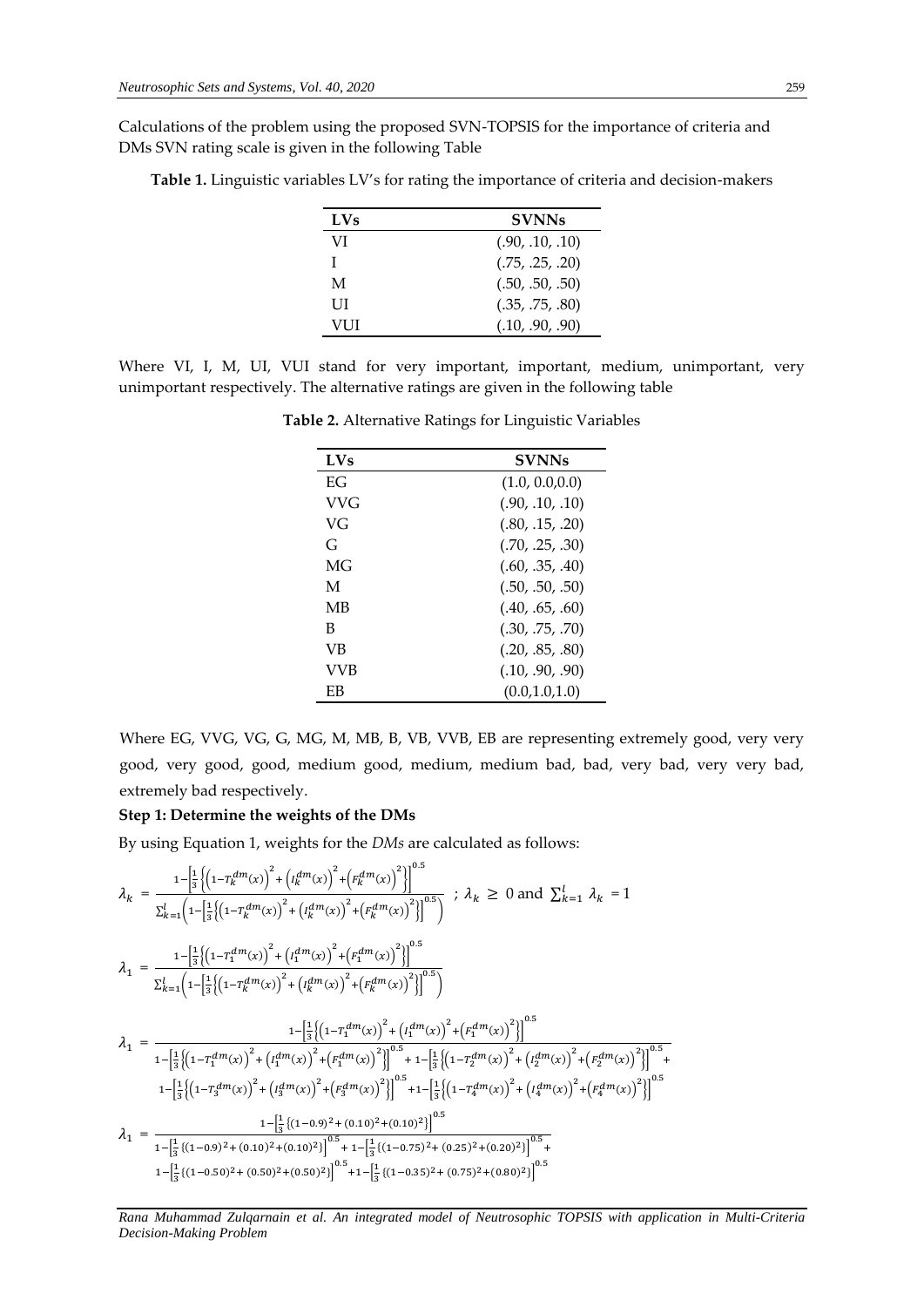$$
\lambda_1 = \frac{0.9}{0.9 + 0.76548 + 0.5 + 0.26402}
$$

$$
\lambda_1 = \frac{0.9}{2.42950} = 0.37045
$$

 $\lambda_1 = 0.37045$ 

Similarly, we get the weights for the other decision-makers as follows

$$
\lambda_2 = \frac{0.76548}{2.42950} = 0.31508
$$
\n
$$
\lambda_2 = 0.31508
$$
\n
$$
\lambda_3 = \frac{0.5}{2.42950} = 0.20580
$$
\n
$$
\lambda_3 = 0.20580
$$
\n
$$
\lambda_4 = \frac{0.26402}{2.42950} = 0.10867
$$
\n
$$
\lambda_4 = 0.10867
$$

The weights for *DMs* are given in the following Table

|  |  | Table 3. Weights of Decision Makers |  |
|--|--|-------------------------------------|--|
|--|--|-------------------------------------|--|

| Criteria       | Alternatives   | <b>Decision Makers</b>                                                                                                  |                                                             |                                                                                                                         |                                                             |
|----------------|----------------|-------------------------------------------------------------------------------------------------------------------------|-------------------------------------------------------------|-------------------------------------------------------------------------------------------------------------------------|-------------------------------------------------------------|
|                |                | DM <sub>1</sub>                                                                                                         | DM <sub>2</sub>                                             | DM <sub>3</sub>                                                                                                         | $\mathbf{DM}_4$                                             |
| $\mathbf{X}_1$ | A <sub>1</sub> | VG (0.80,0.15,0.20)                                                                                                     | MG (0.60,0.35,0.40)                                         | VG (0.80,0.15,0.20)                                                                                                     | G(0.70, 0.25, 0.30)                                         |
|                |                | $r_{11}^{(1)} = (T_{11}^{(1)}, T_{11}^{(1)}, F_{11}^{(1)})$ $r_{11}^{(2)} = (T_{11}^{(2)}, T_{11}^{(2)}, F_{11}^{(2)})$ |                                                             | $r_{11}^{(3)} = (T_{11}^{(3)}, T_{11}^{(3)}, F_{11}^{(3)})$                                                             | $r_{11}^{(4)} = (T_{11}^{(4)}, T_{11}^{(4)}, F_{11}^{(4)})$ |
|                | A <sub>2</sub> | G(0.70, 0.25, 0.30)                                                                                                     | VG (0.80,0.15,0.20)                                         | MG (0.60,0.35,0.40)                                                                                                     | MG (0.60,0.35,0.40)                                         |
|                |                | $r_{21}^{(1)} = (T_{21}^{(1)}, T_{21}^{(1)}, F_{21}^{(1)})$                                                             | $r_{21}^{(2)} = (T_{21}^{(2)}, T_{21}^{(2)}, F_{21}^{(2)})$ | $r_{21}^{(3)} = (T_{21}^{(3)}, T_{21}^{(3)}, F_{21}^{(3)})$                                                             | $r_{21}^{(4)} = (T_{21}^{(4)}, T_{21}^{(4)}, F_{21}^{(4)})$ |
|                | A <sub>3</sub> | M(0.50, 0.50, 0.50)                                                                                                     | G (0.70,0.25,0.30)                                          | MG(0.60, 0.35, 0.40)                                                                                                    | M(0.50, 0.50, 0.50)                                         |
|                |                | $r_{31}^{(1)} = (T_{31}^{(1)},\; I_{31}^{(1)},\; F_{31}^{(1)})$                                                         | $r_{31}^{(2)} = (T_{31}^{(2)}, T_{31}^{(2)}, F_{31}^{(2)})$ | $r_{31}^{(3)} = (T_{31}^{(3)}, T_{31}^{(3)}, F_{31}^{(3)})$                                                             | $r_{31}^{(4)} = (T_{31}^{(4)}, T_{31}^{(4)}, F_{31}^{(4)})$ |
|                | $A_4$          | G(0.70, 0.25, 0.30)                                                                                                     | MG (0.60,0.35,0.40)                                         | G(0.70, 0.25, 0.30)                                                                                                     | MG (0.60,0.35,0.40)                                         |
|                |                | $r_{41}^{(1)} = (T_{41}^{(1)}, T_{41}^{(1)}, F_{41}^{(1)})$                                                             | $T_{41}^{(2)} = (T_{41}^{(2)}, T_{41}^{(2)}, F_{41}^{(2)})$ | $T_{41}^{(3)} = (T_{41}^{(3)}, T_{41}^{(3)}, F_{41}^{(3)})$                                                             | $T_{41}^{(4)} = (T_{41}^{(4)}, T_{41}^{(4)}, F_{41}^{(4)})$ |
|                | A <sub>5</sub> | MG (0.60,0.35,0.40)                                                                                                     | G (0.70,0.25,0.30)                                          | VG (0.80,0.15,0.20)                                                                                                     | VG (0.80,0.15,0.20)                                         |
|                |                | $r_{51}^{(1)} = (T_{51}^{(1)}, T_{51}^{(1)}, F_{51}^{(1)})$                                                             | $r_{51}^{(2)} = (T_{51}^{(2)}, T_{51}^{(2)}, F_{51}^{(2)})$ | $r_{51}^{(3)} = (T_{51}^{(3)}, T_{51}^{(3)}, F_{51}^{(3)})$                                                             | $r_{51}^{(4)} = (T_{51}^{(4)}, T_{51}^{(4)}, F_{51}^{(4)})$ |
| $\mathbf{X}_2$ | A <sub>1</sub> | G(0.70, 0.25, 0.30)                                                                                                     | G(0.70, 0.25, 0.30)                                         | MG (0.60,0.35,0.40)                                                                                                     | G(0.70, 0.25, 0.30)                                         |
|                |                | $r_{12}^{(1)} = (T_{12}^{(1)}, T_{12}^{(1)}, F_{12}^{(1)})$                                                             | $r_{12}^{(2)} = (T_{12}^{(2)}, T_{12}^{(2)}, F_{12}^{(2)})$ | $r_{12}^{(3)} = (T_{12}^{(3)}, T_{12}^{(3)}, F_{12}^{(3)})$                                                             | $r_{12}^{(4)} = (T_{12}^{(4)}, T_{12}^{(4)}, F_{12}^{(4)})$ |
|                | A <sub>2</sub> | VG (0.80,0.15,0.20)                                                                                                     | MG(0.60, 0.35, 0.40)                                        | M(0.50, 0.50, 0.50)                                                                                                     | MG (0.60,0.35,0.40)                                         |
|                |                | $r_{22}^{(1)} = (T_{22}^{(1)}, T_{22}^{(1)}, F_{22}^{(1)})$                                                             | $r_{22}^{(2)} = (T_{22}^{(2)}, T_{22}^{(2)}, F_{22}^{(2)})$ | $r_{22}^{(3)} = (T_{22}^{(3)}, T_{22}^{(3)}, F_{22}^{(3)})$                                                             | $r_{22}^{(4)} = (T_{22}^{(4)}, T_{22}^{(4)}, F_{22}^{(4)})$ |
|                | A <sub>3</sub> | M(0.50, 0.50, 0.50)                                                                                                     | VG (0.80,0.15,0.20)                                         | G (0.70,0.25,0.30)                                                                                                      | G (0.70,0.25,0.30)                                          |
|                |                | $r_{32}^{(1)} = (T_{32}^{(1)}, T_{32}^{(1)}, F_{32}^{(1)})$                                                             | $r_{32}^{(2)} = (T_{32}^{(2)}, T_{32}^{(2)}, F_{32}^{(2)})$ | $r_{32}^{(3)} = (T_{32}^{(3)}, T_{32}^{(3)}, F_{32}^{(3)})$                                                             | $r_{32}^{(4)} = (T_{32}^{(4)}, T_{32}^{(4)}, F_{32}^{(4)})$ |
|                | A <sub>4</sub> | MG (0.60,0.35,0.40)                                                                                                     | M (0.50,0.50,0.50)                                          | VG (0.80,0.15,0.20)                                                                                                     | M (0.50,0.50,0.50)                                          |
|                |                | $r_{42}^{(1)} = (T_{42}^{(1)}, T_{42}^{(1)}, F_{42}^{(1)})$                                                             | $r_{42}^{(2)} = (T_{42}^{(2)}, T_{42}^{(2)}, F_{42}^{(2)})$ | $r_{42}^{(3)} = (T_{42}^{(3)}, T_{42}^{(3)}, F_{42}^{(3)})$ $r_{42}^{(4)} = (T_{42}^{(4)}, T_{42}^{(4)}, F_{42}^{(4)})$ |                                                             |
|                | A <sub>5</sub> | G(0.70, 0.25, 0.30)                                                                                                     | G(0.70, 0.25, 0.30)                                         | MG (0.60,0.35,0.40)                                                                                                     | VG $(0.80, 0.15, 0.20)$                                     |
|                |                | $r_{52}^{(1)} = (T_{52}^{(1)}, T_{52}^{(1)}, F_{52}^{(1)})$                                                             | $r_{52}^{(2)} = (T_{52}^{(2)}, T_{52}^{(2)}, F_{52}^{(2)})$ | $r_{52}^{(3)} = (T_{52}^{(3)}, T_{52}^{(3)}, F_{52}^{(3)})$                                                             | $r_{52}^{(4)} = (T_{52}^{(4)}, T_{52}^{(4)}, F_{52}^{(4)})$ |
| $\chi_3$       | A <sub>1</sub> | MG (0.60,0.35,0.40)                                                                                                     | MG (0.60,0.35,0.40)                                         | M(0.50, 0.50, 0.50)                                                                                                     | M(0.50, 0.50, 0.50)                                         |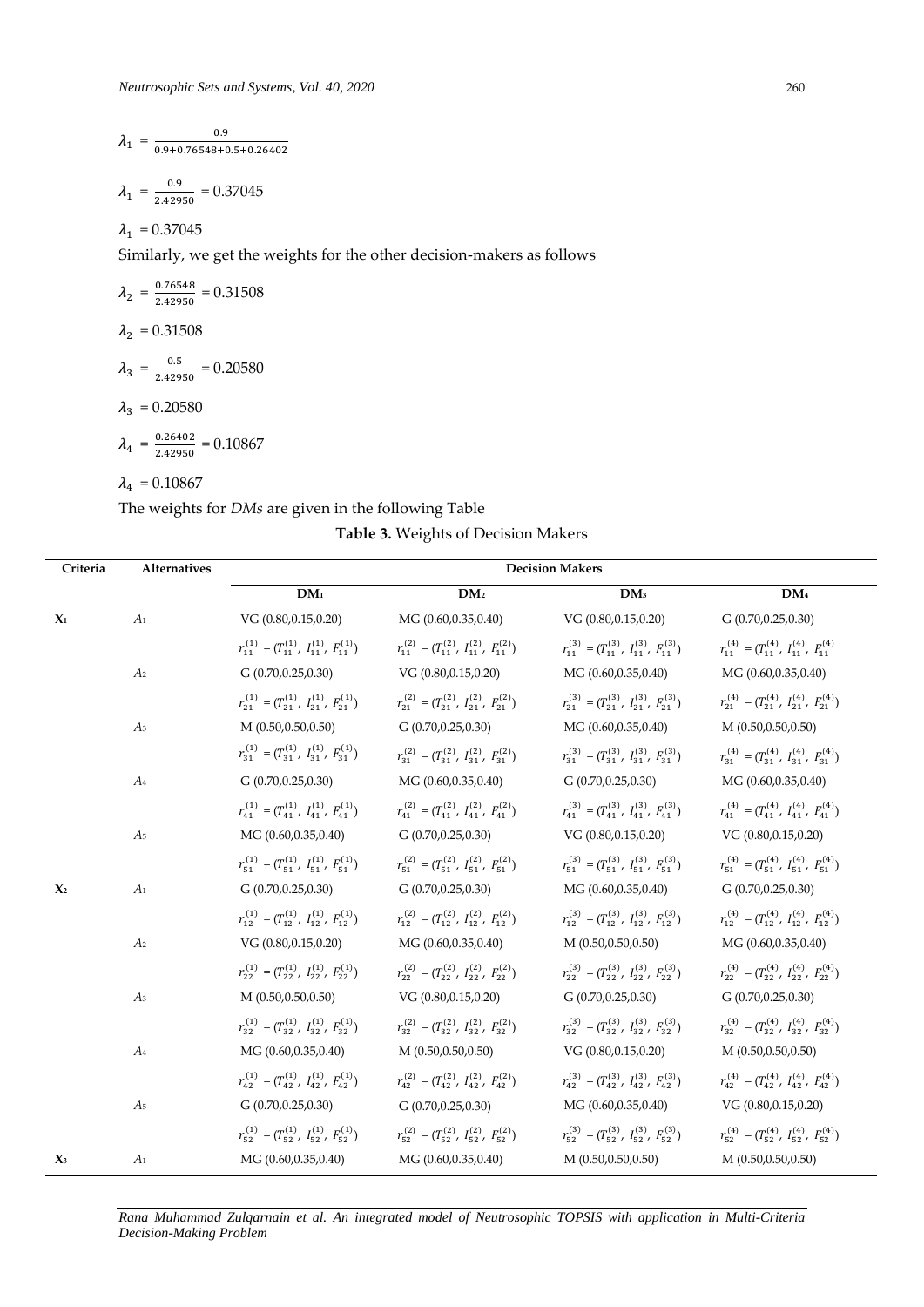|                       |                | $r_{13}^{(1)} = (T_{13}^{(1)},\; I_{13}^{(1)},\; F_{13}^{(1)})$ | $r_{13}^{(2)} = (T_{13}^{(2)}, T_{13}^{(2)}, F_{13}^{(2)})$       | $r_{13}^{(3)} = (T_{13}^{(3)}, T_{13}^{(3)}, F_{13}^{(3)})$ | $r_{13}^{(4)} = (T_{13}^{(4)}, T_{13}^{(4)}, F_{13}^{(4)})$ |
|-----------------------|----------------|-----------------------------------------------------------------|-------------------------------------------------------------------|-------------------------------------------------------------|-------------------------------------------------------------|
|                       | A2             | VG(0.80, 0.15, 0.20)                                            | G(0.70, 0.25, 0.30)                                               | VG(0.80, 0.15, 0.20)                                        | VG (0.80,0.15,0.20)                                         |
|                       |                | $r_{23}^{(1)} = (T_{23}^{(1)}, T_{23}^{(1)}, F_{23}^{(1)})$     | $r_{23}^{(2)} = (T_{23}^{(2)}, T_{23}^{(2)}, F_{23}^{(2)})$       | $r_{23}^{(3)} = (T_{23}^{(3)}, T_{23}^{(3)}, F_{23}^{(3)})$ | $r_{23}^{(4)} = (T_{23}^{(4)}, T_{23}^{(4)}, F_{23}^{(4)})$ |
|                       | Aз             | M(0.50, 0.50, 0.50)                                             | G(0.70, 0.25, 0.30)                                               | MG (0.60,0.35,0.40)                                         | MG (0.60,0.35,0.40)                                         |
|                       |                | $r_{33}^{(1)} = (T_{33}^{(1)}, T_{33}^{(1)}, F_{33}^{(1)})$     | $r_{33}^{(2)} = (T_{33}^{(2)}, T_{33}^{(2)}, F_{33}^{(2)})$       | $r_{33}^{(3)} = (T_{33}^{(3)}, T_{33}^{(3)}, F_{33}^{(3)})$ | $r_{33}^{(4)} = (T_{33}^{(4)}, T_{33}^{(4)}, F_{33}^{(4)})$ |
|                       | A4             | G(0.70, 0.25, 0.30)                                             | MG (0.60,0.35,0.40)                                               | G(0.70, 0.25, 0.30)                                         | MG (0.60,0.35,0.40)                                         |
|                       |                | $r_{43}^{(1)} = (T_{43}^{(1)}, T_{43}^{(1)}, F_{43}^{(1)})$     | $r_{43}^{(2)} = (T_{43}^{(2)}, T_{43}^{(2)}, F_{43}^{(2)})$       | $r_{43}^{(3)} = (T_{43}^{(3)}, T_{43}^{(3)}, F_{43}^{(3)})$ | $r_{43}^{(4)} = (T_{43}^{(4)}, T_{43}^{(4)}, F_{43}^{(4)})$ |
|                       | A5             | MG (0.60,0.35,0.40)                                             | G(0.70, 0.25, 0.30)                                               | VG(0.80, 0.15, 0.20)                                        | G(0.70, 0.25, 0.30)                                         |
|                       |                | $r_{53}^{(1)} = (T_{53}^{(1)}, T_{53}^{(1)}, F_{53}^{(1)})$     | $r_{53}^{(2)} = (T_{53}^{(2)}, T_{53}^{(2)}, F_{53}^{(2)})$       | $r_{53}^{(3)} = (T_{53}^{(3)}, T_{53}^{(3)}, F_{53}^{(3)})$ | $r_{53}^{(4)} = (T_{53}^{(4)}, T_{53}^{(4)}, F_{53}^{(4)})$ |
| X4                    | A1             | G(0.70, 0.25, 0.30)                                             | M(0.50, 0.50, 0.50)                                               | MG (0.60,0.35,0.40)                                         | M(0.50, 0.50, 0.50)                                         |
|                       |                | $r_{14}^{(1)} = (T_{14}^{(1)}, T_{14}^{(1)}, F_{14}^{(1)})$     | $r_{14}^{(2)} = (T_{14}^{(2)}, T_{14}^{(2)}, F_{14}^{(2)})$       | $r_{14}^{(3)} = (T_{14}^{(3)}, T_{14}^{(3)}, F_{14}^{(3)})$ | $r_{14}^{(4)} = (T_{14}^{(4)}, T_{14}^{(4)}, F_{14}^{(4)})$ |
|                       | A2             | VG (0.80,0.15,0.20)                                             | VG (0.80,0.15,0.20)                                               | M(0.50, 0.50, 0.50)                                         | G(0.70, 0.25, 0.30)                                         |
|                       |                | $r_{24}^{(1)} = (T_{24}^{(1)}, T_{24}^{(1)}, F_{24}^{(1)})$     | $r_{24}^{(2)} = (T_{24}^{(2)}, T_{24}^{(2)}, F_{24}^{(2)})$       | $r_{24}^{(3)} = (T_{24}^{(3)}, T_{24}^{(3)}, F_{24}^{(3)})$ | $r_{24}^{(4)} = (T_{24}^{(4)}, T_{24}^{(4)}, F_{24}^{(4)})$ |
|                       | Aз             | MG (0.60,0.35,0.40)                                             | MG (0.60,0.35,0.40)                                               | MG (0.60,0.35,0.40)                                         | MG (0.60,0.35,0.40)                                         |
|                       |                | $r_{34}^{(1)} = (T_{34}^{(1)}, T_{34}^{(1)}, T_{34}^{(1)})$     | $r_{34}^{(2)} = (T_{34}^{(2)}, T_{34}^{(2)}, F_{34}^{(2)})$       | $r_{34}^{(3)} = (T_{34}^{(3)}, T_{34}^{(3)}, F_{34}^{(3)})$ | $r_{34}^{(4)} = (T_{34}^{(4)}, T_{34}^{(4)}, F_{34}^{(4)})$ |
|                       | A4             | M(0.50, 0.50, 0.50)                                             | MB (0.40,0.65,0.60)                                               | MG (0.60,0.35,0.40)                                         | VG (0.80,0.15,0.20)                                         |
|                       |                | $r_{44}^{(1)} = (T_{44}^{(1)}, T_{44}^{(1)}, F_{44}^{(1)})$     | $r_{44}^{(2)} = (T_{44}^{(2)}, T_{44}^{(2)}, F_{44}^{(2)})$       | $r_{44}^{(3)} = (T_{44}^{(3)}, T_{44}^{(3)}, F_{44}^{(3)})$ | $r_{44}^{(4)} = (T_{44}^{(4)}, T_{44}^{(4)}, F_{44}^{(4)})$ |
|                       | A5             | MG(0.60, 0.35, 0.40)                                            | G(0.70, 0.25, 0.30)                                               | VG (0.80, 0.15, 0.20)                                       | G(0.70, 0.25, 0.30)                                         |
|                       |                | $r_{54}^{(1)} = (T_{54}^{(1)}, T_{54}^{(1)}, F_{54}^{(1)})$     | $r_{54}^{(2)} = (T_{54}^{(2)}, T_{54}^{(2)}, F_{54}^{(2)})$       | $r_{54}^{(3)} = (T_{54}^{(3)}, T_{54}^{(3)}, F_{54}^{(3)})$ | $r_{54}^{(4)} = (T_{54}^{(4)}, T_{54}^{(4)}, F_{54}^{(4)})$ |
| $\boldsymbol{\chi}_5$ | A1             | M(0.50, 0.50, 0.50)                                             | MG (0.60,0.35,0.40)                                               | VG (0.80,0.15,0.20)                                         | M(0.50, 0.50, 0.50)                                         |
|                       |                | $r_{15}^{(1)} = (T_{15}^{(1)}, T_{15}^{(1)}, F_{15}^{(1)})$     | $r_{15}^{(2)} = (T_{15}^{(2)}, T_{15}^{(2)}, F_{15}^{(2)})$       | $r_{15}^{(3)} = (T_{15}^{(3)}, T_{15}^{(3)}, F_{15}^{(3)})$ | $r_{15}^{(4)} = (T_{15}^{(4)}, T_{15}^{(4)}, F_{15}^{(4)})$ |
|                       | A <sub>2</sub> | VG(0.80, 0.15, 0.20)                                            | M(0.50, 0.50, 0.50)                                               | G(0.70, 0.25, 0.30)                                         | G(0.70, 0.25, 0.30)                                         |
|                       |                | $r_{25}^{(1)} = (T_{25}^{(1)}, T_{25}^{(1)}, F_{25}^{(1)})$     | $r_{25}^{(2)} = (T_{25}^{(2)}, T_{25}^{(2)}, F_{25}^{(2)})$       | $r_{25}^{(3)} = (T_{25}^{(3)}, T_{25}^{(3)}, F_{25}^{(3)})$ | $r_{25}^{(4)} = (T_{25}^{(4)}, T_{25}^{(4)}, F_{25}^{(4)})$ |
|                       | Aз             | G(0.70, 0.25, 0.30)                                             | G(0.70, 0.25, 0.30)                                               | M(0.50, 0.50, 0.50)                                         | MG (0.60,0.35,0.40)                                         |
|                       |                | $r_{35}^{(1)} = (T_{35}^{(1)}, T_{35}^{(1)}, F_{35}^{(1)})$     | $r_{35}^{(2)} = (T_{35}^{(2)}, T_{35}^{(2)}, F_{35}^{(2)})$       | $r_{35}^{(3)} = (T_{35}^{(3)}, T_{35}^{(3)}, F_{35}^{(3)})$ | $r_{35}^{(4)} = (T_{35}^{(4)}, T_{35}^{(4)}, F_{35}^{(4)})$ |
|                       | A4             | M(0.50, 0.50, 0.50)                                             | M(0.50, 0.50, 0.50)                                               | MG(0.60, 0.35, 0.40)                                        | G(0.70, 0.25, 0.30)                                         |
|                       |                | $r_{45}^{(1)} = (T_{45}^{(1)}, T_{45}^{(1)}, F_{45}^{(1)})$     | $r_{45}^{(2)} = (T_{45}^{(2)}, T_{45}^{(2)}, F_{45}^{(2)})$       | $r_{45}^{(3)} = (T_{45}^{(3)}, T_{45}^{(3)}, F_{45}^{(3)})$ | $r_{45}^{(4)} = (T_{45}^{(4)}, T_{45}^{(4)}, F_{45}^{(4)})$ |
|                       | A <sub>5</sub> | G(0.70, 0.25, 0.30)                                             | VG (0.80,0.15,0.20)                                               | VG (0.80,0.15,0.20)                                         | VG (0.80,0.15,0.20)                                         |
|                       |                | $r_{55}^{(1)} = (T_{55}^{(1)}, T_{55}^{(1)}, F_{55}^{(1)})$     | $r_{55}^{(2)} = (T_{55}^{(2)}\,,\;I_{55}^{(2)}\,,\;F_{55}^{(2)})$ | $r_{55}^{(3)} = (T_{55}^{(3)}, T_{55}^{(3)}, F_{55}^{(3)})$ | $r_{55}^{(4)} = (T_{55}^{(4)}, T_{55}^{(4)}, F_{55}^{(4)})$ |
|                       |                |                                                                 |                                                                   |                                                             |                                                             |

**Table 4.** Importance and Weights of Decision-Makers

|                  | DM1                              | DM2                              | $DM_3$                           | $DM_4$                           |
|------------------|----------------------------------|----------------------------------|----------------------------------|----------------------------------|
| Linguistic       | VI(0.90, 0.10, 0.10)             | I(0.75, 0.25, 0.20)              | M(0.50, 0.50, 0.50)              | UI $(0.35, 0.75, 0.80)$          |
| <b>Variables</b> | $(T_1^{dm}, I_1^{dm}, F_1^{dm})$ | $(T_2^{dm}, I_2^{dm}, F_2^{dm})$ | $(T_3^{dm}, I_3^{dm}, F_3^{dm})$ | $(T_4^{dm}, I_4^{dm}, F_4^{dm})$ |
| Weights          | $\lambda_{DM_1} = 0.37045$       | $\lambda_{DM_2} = 0.31508$       | $\lambda_{DM_3} = 0.20580$       | $\lambda_{DM_4} = 0.10867$       |

**Step 2: Computation of Aggregated Single Valued Neutrosophic Decision Matrix (ASVNDM)**  To find the ASVNDM not only the weights of the DMs, but the alternative ratings are also required. The alternative ratings, according to the *DMs* given in the following table. Now by using Equation 3, alternative ratings  $r^{(k)}_{ij}$  and the DM weights  $\lambda_k$  we get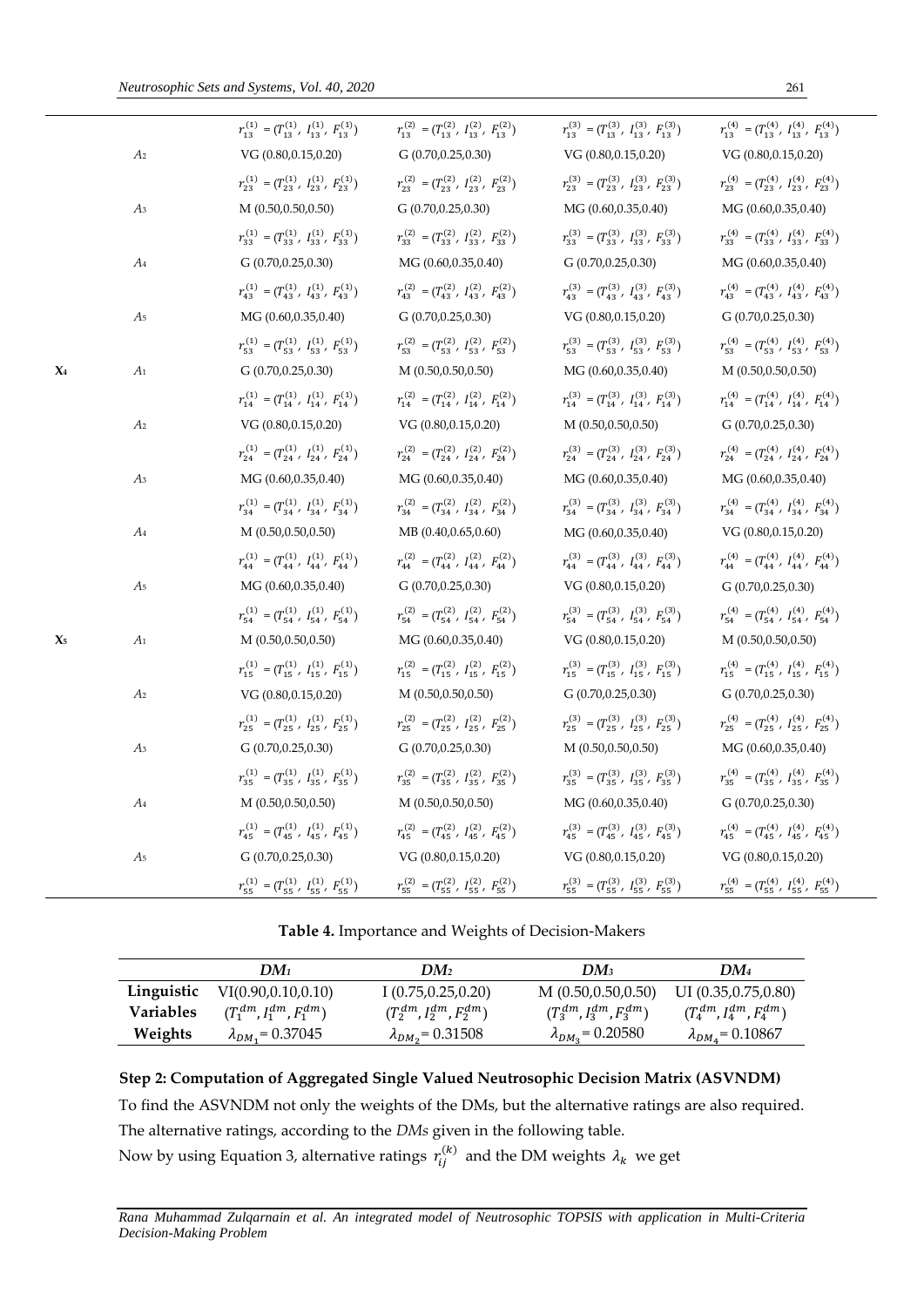$$
r_{ij} = \lambda_i r_{ij}^{(1)} \oplus \lambda_2 r_{ij}^{(2)} \oplus \lambda_3 r_{ij}^{(3)} \oplus \cdots \oplus \lambda_i r_{ij}^{(1)}
$$
\n
$$
r_{ij} = (1 - \prod_{k=1}^{1} (1 - T_{ij}^{(k)})^k \cdot \prod_{k=1}^{1} (J_{ij}^{(k)})^k \cdot \prod_{k=1}^{1} (J_{ij}^{(k)})^k \cdot
$$
\nwhere  $i = 1, 2, 3, 4, 5$  and  $(l = 4)$ .\n
$$
r_{i} = i = 1, 2, 3, 4, 5
$$
\n
$$
r_{i} = \sum_{j=1}^{1} (1 - T_{ij}^{(k)})^{\lambda_{j}} (1 - T_{ij}^{(k)})^{\lambda_{k}} \cdot \prod_{k=1}^{k} (J_{ij}^{(k)})^{\lambda_{k}}
$$
\n
$$
r_{i+1} = (1 - \prod_{k=1}^{2} (1 - T_{ij}^{(k)})^{\lambda_{k}} (1 - T_{ij}^{(2)})^{\lambda_{2}} (1 - T_{ij}^{(2)})^{\lambda_{2}} (1 - T_{ij}^{(2)})^{\lambda_{2}} (1 - T_{ij}^{(2)})^{\lambda_{2}} (1 - T_{ij}^{(2)})^{\lambda_{2}} (1 - T_{ij}^{(2)})^{\lambda_{2}} (1 - T_{ij}^{(2)})^{\lambda_{2}} (1 - T_{ij}^{(2)})^{\lambda_{2}} (1 - T_{ij}^{(2)})^{\lambda_{2}} (1 - T_{ij}^{(2)})^{\lambda_{2}} (1 - T_{ij}^{(2)})^{\lambda_{2}} (1 - T_{ij}^{(2)})^{\lambda_{2}} (1 - T_{ij}^{(2)})^{\lambda_{2}} (1 - T_{ij}^{(2)})^{\lambda_{2}} (1 - T_{ij}^{(2)})^{\lambda_{2}} (1 - T_{ij}^{(2)})^{\lambda_{2}} (1 - T_{ij}^{(2)})^{\lambda_{2}} (1 - T_{ij}^{(2)})^{\lambda_{2}} (1 - T_{ij}^{(2)})^{\lambda_{2}} (1 - T_{ij}^{(2)})^{\lambda_{2}} (1 - T_{ij}^{(2)})^{\lambda_{2}} (1 - T_{ij}^{(2)})^{\lambda_{2}} (1 - T_{ij}^{(2)})^{\lambda_{2}} (1 - T_{ij}^{(2)})^{\lambda_{2
$$

**Table 5.** Aggregated Single Valued Neutrosophic Decision Matrix D =  $[r_{ij}]_{5\times4}$ 

| $r_{11} = (0.740, 0.207, 0.260)$       | $r_{12} = (0.682, 0.268, 0.318)$ | $r_{13} = (0.505, 0.392, 0.429)$                                  | $r_{14} = (0.605, 0.359, 0.395)$ | $r_{15} = (0.614, 0.349, 0.386)$ |
|----------------------------------------|----------------------------------|-------------------------------------------------------------------|----------------------------------|----------------------------------|
| $A_2$ $r_{21}$ = (0.711, 0.237, 0.289) | $r_{22} = (0.676, 0.275, 0.324)$ | $r_{23} = (0.773, 0.176, 0.227)$ $r_{24} = (0.748, 0.203, 0.252)$ |                                  | $r_{25} = (0.697, 0.257, 0.303)$ |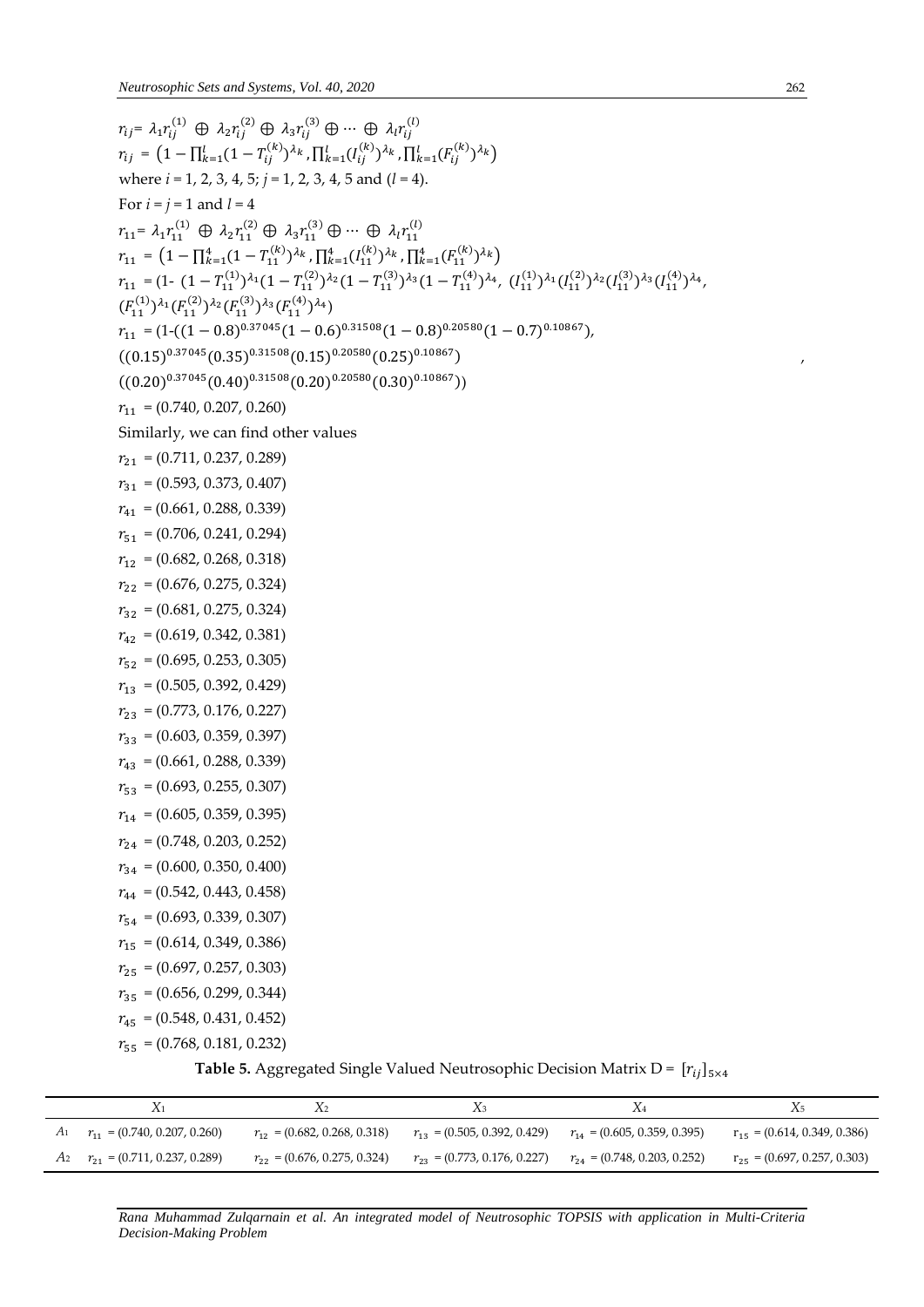| $r_{31} = (0.593, 0.373, 0.407)$       | $r_{32} = (0.681, 0.275, 0.324)$ | $r_{33} = (0.603, 0.359, 0.397)$ | $r_{34} = (0.600, 0.350, 0.400)$ | $r_{35} = (0.656, 0.299, 0.344)$ |
|----------------------------------------|----------------------------------|----------------------------------|----------------------------------|----------------------------------|
| $A_4$ $r_{41}$ = (0.661, 0.288, 0.339) | $r_{42} = (0.619, 0.342, 0.381)$ | $r_{43} = (0.661, 0.288, 0.339)$ | $r_{43} = (0.661, 0.288, 0.339)$ | $r_{45} = (0.548, 0.431, 0.452)$ |
| $A_5$ $r_{51}$ = (0.706, 0.241, 0.294) | $r_{52} = (0.695, 0.253, 0.305)$ | $r_{53} = (0.693, 0.255, 0.307)$ | $r_{54}$ = (0.693, 0.339, 0.307) | $r_{55} = (0.768, 0.181, 0.232)$ |

#### **Step 3: Computation of the weights of the criteria**

The individual weights given by each DM is given in Table 6.

**Table 6.** Weights of alternatives determined by the DMs  $w_j^{(k)} = (T_j^{(k)}, I_j^{(k)})$  $j^{(k)}, F_j^{(k)}$ 

| Criteria       | $DM_1$                                          | DM <sub>2</sub>                                 | DM <sub>3</sub>                                 | $DM_4$                                          |
|----------------|-------------------------------------------------|-------------------------------------------------|-------------------------------------------------|-------------------------------------------------|
| $X_1$          | VI $(0.90, 0.10, 0.10)$                         | VI $(0.90, 0.10, 0.10)$                         | VI $(0.90, 0.10, 0.10)$                         | I $(0.75, 0.25, 0.20)$                          |
| (DELIVERY)     | $W_1^{(1)} = (T_1^{(1)}, T_1^{(1)}, F_1^{(1)})$ | $w_1^{(2)} = (T_1^{(2)}, T_1^{(2)}, F_1^{(2)})$ | $w_1^{(3)} = (T_1^{(3)}, T_1^{(3)}, F_1^{(3)})$ | $W_1^{(4)} = (T_1^{(4)}, T_1^{(4)}, F_1^{(4)})$ |
| X <sub>2</sub> | I(0.75, 0.25, 0.20)                             | M(0.50, 0.50, 0.50)                             | M(0.50, 0.50, 0.50)                             | I(0.75, 0.25, 0.20)                             |
| (QUALITY)      | $w_2^{(1)} = (T_2^{(1)}, T_2^{(1)}, F_2^{(1)})$ | $w_2^{(2)} = (T_2^{(2)}, T_2^{(2)}, F_2^{(2)})$ | $w_2^{(3)} = (T_2^{(3)}, T_2^{(3)}, F_2^{(3)})$ | $w_2^{(4)} = (T_2^{(4)}, T_2^{(4)}, F_2^{(4)})$ |
| $X_3$          | VI (0.90,0.10,0.10)                             | VI (0.90,0.10,0.10)                             | I(0.75, 0.25, 0.20)                             | VI (0.90,0.10,0.10)                             |
| (FLEXIBILITY)  | $w_3^{(1)} = (T_3^{(1)}, T_3^{(1)}, F_3^{(1)})$ | $w_3^{(2)} = (T_3^{(2)}, T_3^{(2)}, F_3^{(2)})$ | $W_3^{(3)} = (T_3^{(3)}, T_3^{(3)}, F_3^{(3)})$ | $W_3^{(4)} = (T_3^{(4)}, T_3^{(4)}, F_3^{(4)})$ |
| $X_4$          | I(0.75, 0.25, 0.20)                             | I(0.75, 0.25, 0.20)                             | M(0.50, 0.50, 0.50)                             | UI (0.35,0.75,0.80)                             |
| (SERVICE)      | $W_4^{(1)} = (T_4^{(1)}, T_4^{(1)}, F_4^{(1)})$ | $W_4^{(2)} = (T_4^{(2)}, T_4^{(2)}, F_4^{(2)})$ | $W_4^{(3)} = (T_4^{(3)}, T_4^{(3)}, F_4^{(3)})$ | $W_4^{(4)} = (T_4^{(4)}, T_4^{(4)}, F_4^{(4)})$ |
| $X_5$          | M(0.50, 0.50, 0.50)                             | M(0.50, 0.50, 0.50)                             | VI $(0.90, 0.10, 0.10)$                         | VI $(0.90, 0.10, 0.10)$                         |
| (PRICE)        | $W_5^{(1)} = (T_5^{(1)}, T_5^{(1)}, F_5^{(1)})$ | $w_5^{(2)} = (T_5^{(2)}, T_5^{(2)}, F_5^{(2)})$ | $W_5^{(3)} = (T_5^{(3)}, T_5^{(3)}, F_5^{(3)})$ | $W_5^{(4)} = (T_5^{(4)}, T_5^{(4)}, F_5^{(4)})$ |

By using the values from Table 6, the aggregated criteria weights are calculated as follows

 $w_j = (T_j, I_j, F_j) = \lambda_1 w_j^{(1)} \oplus \lambda_2 w_j^{(2)} \oplus \lambda_3 w_j^{(3)} \oplus \cdots \oplus \lambda_l w_j^{(l)}$  $w_j = (1 - \prod_{k=1}^{l} (1 - T_j^{(k)})^{\lambda_k}$  ,  $\prod_{k=1}^{l} (I_j^{(k)})^{\lambda_k}$  $_{k=1}^{l}(I_j^{(k)})^{\lambda_k}$  ,  $\prod_{k=1}^{l}(F_j^{(k)})^{\lambda_k}$ ) where j = 1, 2, 3, 4, 5 and (l = 4). For  $i = 1$  and  $l = 4$  $w_1 = \lambda_1 w_1^{(1)} \oplus \lambda_2 w_1^{(2)} \oplus \lambda_3 w_1^{(3)} \oplus \lambda_4 w_1^{(4)}$  $w_1 = (1 - \prod_{k=1}^4 (1 - T_1^{(k)})^{\lambda_k}$ ,  $\prod_{k=1}^4 (I_1^{(k)})^{\lambda_k}$ ,  $\prod_{k=1}^4 (F_1^{(k)})^{\lambda_k}$  $w_1 = (1 - (1 - T_1^{(1)})^{\lambda_1} (1 - T_1^{(2)})^{\lambda_2} (1 - T_1^{(3)})^{\lambda_3} (1 - T_1^{(4)})^{\lambda_4}, (I_1^{(1)})^{\lambda_1} (I_1^{(2)})^{\lambda_2} (I_1^{(3)})^{\lambda_3} (I_1^{(4)})^{\lambda_4},$  $(F_1^{(1)})^{\lambda_1} (F_1^{(2)})^{\lambda_2} (F_1^{(3)})^{\lambda_3} (F_1^{(4)})^{\lambda_4})$  $w_1 = (1 - ((1 - 0.9)^{0.37045}(1 - 0.9)^{0.31508}(1 - 0.9)^{0.20580}(1 - 0.75)^{0.10867}),$  $((0.10)^{0.37045}(0.10)^{0.31508}(0.10)^{0.20580}(0.25)^{0.10867})$  $((0.10)^{0.37045}(0.10)^{0.31508}(0.10)^{0.20580}(0.20)^{0.10867}))$  $r_{11} = (0.740, 0.207, 0.260)$  $w_1 = (T_1, I_1, F_1) = (0.890, 0.110, 0.108)$ Similarly, we can get other values Therefore  $\boldsymbol{T}$ 

 $W_{\{X_1, X_2, X_3, X_4\}} =$ [ (0.699, 0.301, 0.301)] I ł ł  $\begin{bmatrix} (0.890, 0.110, 0.108) \ (0.641, 0.250, 0.332) \end{bmatrix}$ (0.641, 0.359, 0.322) (0.879, 0.121, 0.115)  $(0.680, 0.325, 0.281)$  $\overline{\phantom{a}}$  $\overline{\phantom{a}}$  $\overline{\phantom{a}}$ 

**Step 4: Construction of Aggregated Weighted Single Valued Neutrosophic Decision Matrix (AWSVNDM)**

*Rana Muhammad Zulqarnain et al. An integrated model of Neutrosophic TOPSIS with application in Multi-Criteria Decision-Making Problem*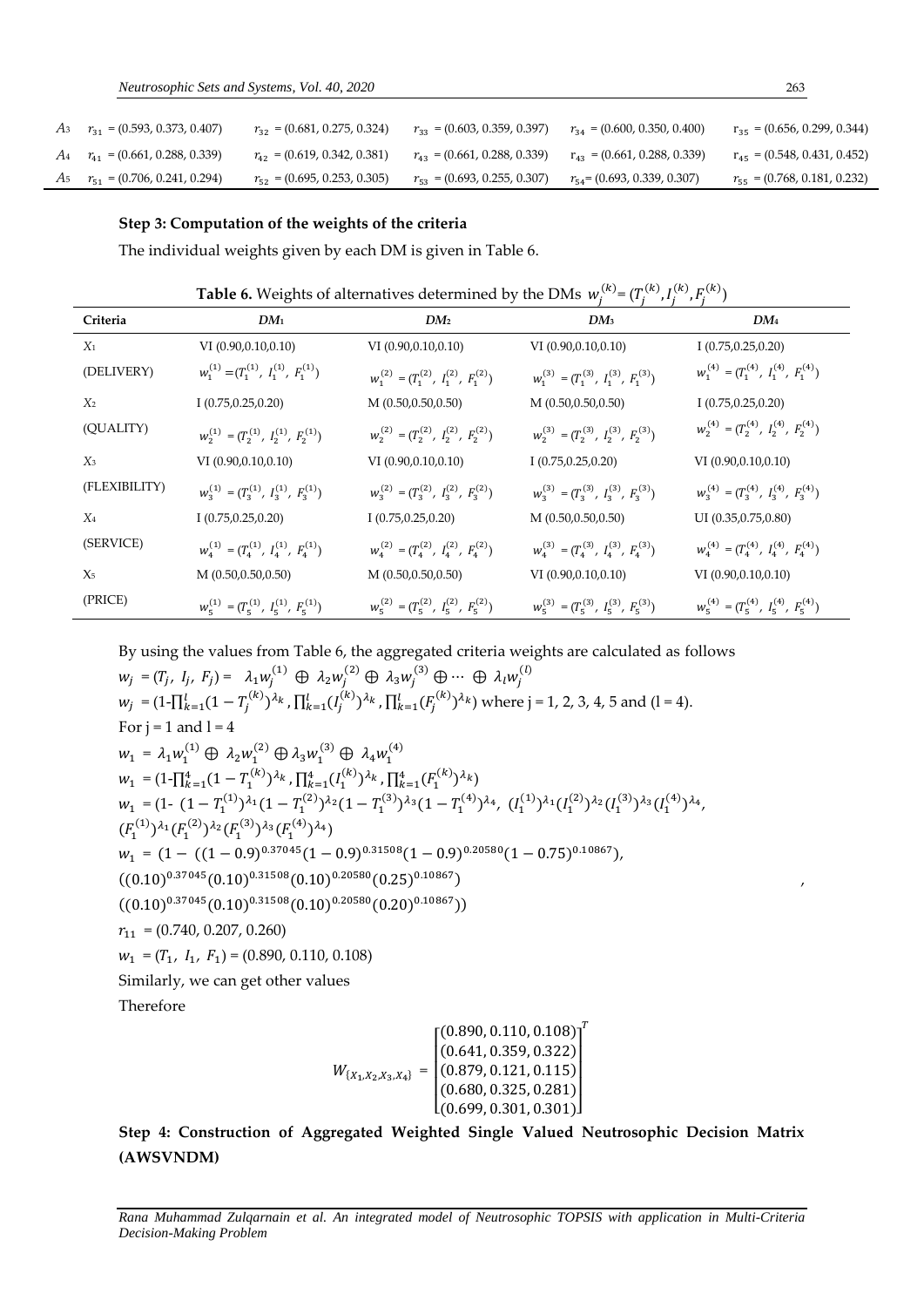After finding the weights of the criteria and the alternative ratings, the aggregated weighted singlevalued neutrosophic ratings are calculated by using Equation 4 as follows:

 $r'_{ij} = (T'_{ij}, I'_{ij}, rF'_{ij}) = (T_{A_i}(x).T_j, I_{A_i}(x) + I_j - I_{A_i}(x).I_j, F_{A_i}(x) + F_j - F_{A_i}(x).F_j)$ By using the above equation, we can get an aggregated weighted single-valued neutrosophic decision matrix.

**Table 7.** Aggregated Weighted Single Valued Neutrosophic Decision Matrix  $R' = [r'_{ij}]_{5 \times 5}$ 

|                | $\mathbf{X}_1$                     | $X_2$                             | $\chi_3$                          | $X_4$                             | $X_5$                             |
|----------------|------------------------------------|-----------------------------------|-----------------------------------|-----------------------------------|-----------------------------------|
| A <sub>1</sub> | $r'_{11} = (0.659, 0.294, 0.340)$  | $r'_{12} = (0.437, 0.531, 0.538)$ | $r'_{13} = (0.444, 0.466, 0.495)$ | $r'_{14} = (0.411, 0.567, 0.565)$ | $r'_{15} = (0.429, 0.545, 0.571)$ |
| A <sub>2</sub> | $r'_{21} = (0.633, 0.321, 0.366)$  | $r'_{22} = (0.433, 0.535, 0.542)$ | $r'_{23} = (0.679, 0.276, 0.316)$ | $r'_{24} = (0.509, 0.462, 0.462)$ | $r'_{25} = (0.487, 0.481, 0.513)$ |
| A <sub>3</sub> | $r'_{31} = (0.528, 0.442, 0.471)$  | $r'_{32} = (0.437, 0.535, 0.542)$ | $r'_{33} = (0.530, 0.437, 0.466)$ | $r'_{34} = (0.408, 0.561, 0.569)$ | $r'_{35} = (0.459, 0.510, 0.541)$ |
| A <sub>4</sub> | $r'_{41} = (0.588, 0.366, 0.410)$  | $r'_{42} = (0.397, 0.578, 0.580)$ | $r'_{43} = (0.581, 0.374, 0.415)$ | $r'_{44} = (0.037, 0.624, 0.610)$ | $r'_{45} = (0.383, 0.602, 0.617)$ |
| A <sub>5</sub> | $r'_{51} = (0.628, 0.324, 0.3700)$ | $r'_{52} = (0.445, 0.521, 0.529)$ | $r'_{53} = (0.609, 0.345, 0.387)$ | $r'_{54} = (0.471, 0.554, 0.502)$ | $r'_{55} = (0.537, 0.428, 0.463)$ |

# **Step 5: Computation of SVN-PIS and SVN-NIS**

Since Delivery, Quality, Flexibility, and Services are benefit criteria that is why they are in the set

$$
J_1\!\!=\ \{X_1,X_2,X_3,X_4\}
$$

whereas Price being the cost criteria, so it is in the set  $J_2$ =  $\{X_2\}$  SVN-PIS and SVN-NIS are calculated as,

| <b>Table 8.</b> SVN-PIS and SVN-NIS |  |
|-------------------------------------|--|
|                                     |  |

| <b>SVN-PIS</b>                                                     | <b>SVN-NIS</b>                                        |
|--------------------------------------------------------------------|-------------------------------------------------------|
| $T_1^+$ = max {0.659,0.633,0.528,0.588,0.628} = 0.659              | $T_1^-$ = min {0.659,0.633,0.528,0.588,0.628} = 0.528 |
| $I_1^+$ = min {0.294,0.321,0.442,0.366,0.324} = 0.294              | $I_1^-$ = max {0.294,0.321,0.442,0.366,0.324} = 0.442 |
| $\mathbf{F_1^+}$ = min {0.340,0.366,0.471,0.410,0.370} = 0.340     | $F_1^-$ = max {0.340,0.366,0.471,0.410,0.370} = 0.471 |
| $T_2^+$ = max {0.437,0.433,0.437,0.397,0.445} = 0.445              | $T_2^-$ = min {0.437,0.433,0.437,0.397,0.445} = 0.397 |
| $I_2^+$ = min {0.531,0.535,0.535,0.578,0.521} = 0.521              | $I_2^-$ = max {0.531,0.535,0.535,0.578,0.521} = 0.578 |
| $\boldsymbol{F}_2^+$ = min {0.538,0.542,0.542,0.580,0.529} = 0.529 | $F_2^-$ = max {0.538,0.542,0.542,0.580,0.529} = 0.580 |
| $T_3^+$ = max {0.444,0.679,0.530,0.581,0.609} = 0.679              | $T_3^-$ = min {0.444,0.679,0.530,0.581,0.609} = 0.444 |
| $I_3^+$ = min {0.466,0.276,0.437,0.374,0.345} = 0.276              | $I_3^-$ = max {0.466,0.276,0.437,0.374,0.345} = 0.466 |
| $\boldsymbol{F_3^+}$ = min {0.495,0.316,0.466,0.415,0.387} = 0.316 | $F_3^-$ = max {0.495,0.316,0.466,0.415,0.387} = 0.495 |
| $T_4^+$                                                            | $= min \{0.411, 0.509, 0.408, 0.037, 0.471\} = 0.037$ |
| $=$ max {0.411,0.509,0.408,0.037,0.471} = 0.509                    | $T_4^-$                                               |
| $= min \{0.567, 0.462, 0.561, 0.624, 0.554\} = 0.462$              | $=$ max {0.567,0.462,0.561,0.624,0.554} = 0.624       |
| $I_4^+$                                                            | $I_4^-$                                               |
| $= min \{0.565, 0.462, 0.569, 0.610, 0.502\} = 0.462$              | $=$ max {0.565,0.462,0.569,0.610,0.502} = 0.610       |
| $F_4^+$                                                            | $F_4^-$                                               |
| $T_5^+$                                                            | $= max \{0.429, 0.487, 0.459, 0.383, 0.537\} = 0.537$ |
| $= min \{0.429, 0.487, 0.459, 0.383, 0.537\} = 0.383$              | $T_5^-$                                               |
| $=$ max {0.545,0.481,0.510,0.602,0.428} = 0.602                    | $= min \{0.545, 0.481, 0.510, 0.602, 0.428\} = 0.428$ |
| $I_5^+$                                                            | $I_5^-$                                               |
| $=$ max {0.571,0.513,0.541,0.617,0.463} = 0.617                    | $= min \{0.571, 0.513, 0.541, 0.617, 0.463\} = 0.463$ |
| $F_5^+$                                                            | $F_5^-$                                               |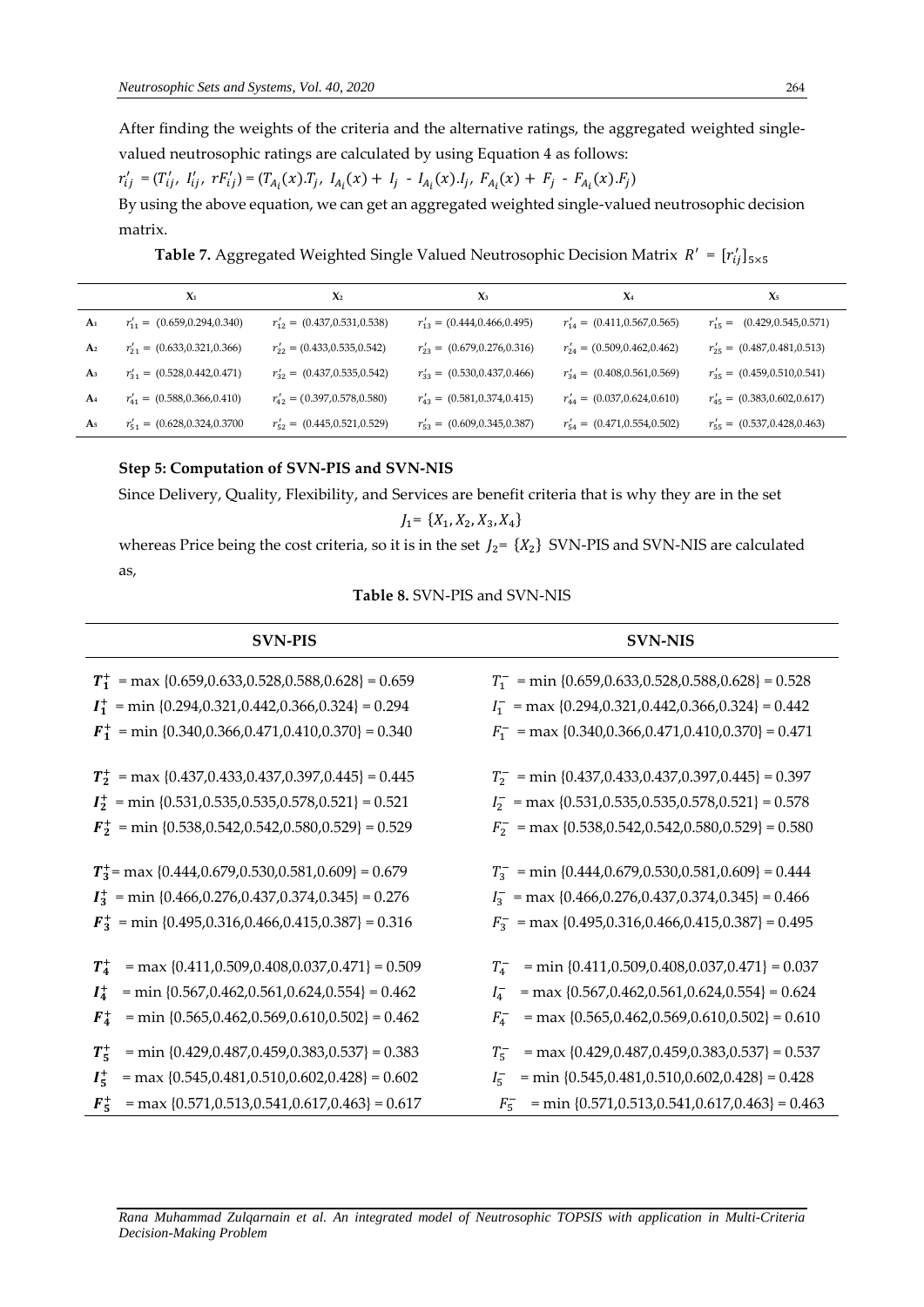| (0.659, 0.294, 0.340)              | (0.528, 0.442, 0.471)                   |
|------------------------------------|-----------------------------------------|
| (0.445, 0.521, 0.529),             | $\left[ (0.397, 0.578, 0.580), \right]$ |
| $A^+ = \{(0.679, 0.276, 0.316),\}$ | $A^{-}=\{(0.444, 0.466, 0.495),\}$      |
| (0.509, 0.462, 0.462)              | (0.037, 0.624, 0.610),                  |
| (0.383, 0.602, 0.617)              | (0.537, 0.428, 0.463)                   |

# **Step 6: Computation of Separation Measures**

Normalized Euclidean Distance Measure is used to find the negative and positive separation measures  $d^+$  and  $d^-$ respectively by using Equation 7, 8. Now for the SVN-PIS, we use

$$
d_i^+ = \left(\frac{1}{3n} \sum_{j=1}^n \left[ \left( T_{A_i \cdot W}(x_j) - T_{A^* W}(x_j) \right)^2 + \left( I_{A_i \cdot W}(x_j) - I_{A^* W}(x_j) \right)^2 + \left( F_{A_i \cdot W}(x_j) - F_{A^* W}(x_j) \right)^2 \right] \right)^{0.5}
$$
  
For i = 1 and n = 5

$$
d_{1}^{+} = \left(\frac{1}{3(5)} \sum_{j=1}^{5} \left[ \left(T_{A_{1}.W}(x_{j}) - T_{A^{*}W}(x_{j})\right)^{2} + \left(I_{A_{1}.W}(x_{j}) - I_{A^{*}W}(x_{j})\right)^{2} + \left(F_{A_{1}.W}(x_{j}) - F_{A^{*}W}(x_{j})\right)^{2} \right] \right)^{0.5}
$$
\n
$$
d_{1}^{+} = \left(\frac{\left[\left(T_{A_{1}.W}(X_{1}) - T_{A^{*}W}(X_{1})\right)^{2} + \left(I_{A_{1}.W}(X_{1}) - I_{A^{*}W}(X_{1})\right)^{2} + \left(F_{A_{1}.W}(X_{1}) - F_{A^{*}W}(X_{1})\right)^{2} + \left(T_{A_{1}.W}(X_{2}) - T_{A^{*}W}(X_{2})\right)^{2} + \left(I_{A_{1}.W}(X_{2}) - I_{A^{*}W}(X_{2})\right)^{2} + \left(F_{A_{1}.W}(X_{2}) - F_{A^{*}W}(X_{2})\right)^{2} + \left(T_{A_{1}.W}(X_{3}) - T_{A^{*}W}(X_{3})\right)^{2} + \left(I_{A_{1}.W}(X_{3}) - I_{A^{*}W}(X_{3})\right)^{2} + \left(F_{A_{1}.W}(X_{3}) - F_{A^{*}W}(X_{3})\right)^{2} + \left(T_{A_{1}.W}(X_{4}) - T_{A^{*}W}(X_{4})\right)^{2} + \left(I_{A_{1}.W}(X_{4}) - I_{A^{*}W}(X_{4})\right)^{2} + \left(F_{A_{1}.W}(X_{4}) - F_{A^{*}W}(X_{4})\right)^{2} + \left(T_{A_{1}.W}(X_{5}) - T_{A^{*}W}(X_{5})\right)^{2} + \left(I_{A_{1}.W}(X_{5}) - I_{A^{*}W}(X_{5})\right)^{2} + \left(F_{A_{1}.W}(X_{5}) - F_{A^{*}W}(X_{5})\right)^{2}\right)
$$
\n
$$
= \left(\frac{6(656 - 0.656)^{2}(1.60204 - 0.204)^{2}(1.6240 - 0.240)(1.240 - 0.240)^{2}(1.
$$

$$
d_1^+ = \left(\begin{array}{c} \left(\begin{array}{c} (0659 - 0.659)^2 + (0.294 - 0.294)^2 + (0.340 - 0.340)^2 + \\ (0.437 - 0.445)^2 + (0.531 - 0.521)^2 + (0.538 - 0.529)^2 + \\ (0.444 - 0.679)^2 + (0.466 - 0.276)^2 + (0.495 - 0.316)^2 + \\ (0.411 - 0.509)^2 + (0.567 - 0.462)^2 + (0.565 - 0.462)^2 + \\ (0.429 - 0.383)^2 + (0.545 - 0.602)^2 + (0.571 - 0.617)^2 \end{array}\right) \end{array}\right)
$$

$$
d_1^+ = \left[\frac{1}{15} (0.000245 + 0.123366 + 0.031238 + 0.007481)\right]^{0.5}
$$
  

$$
d_1^+ = 0.1040
$$

Similarly, we can find other separation measures.

# **Step 7: Computation of Relative Closeness Coefficient (RCC)**

The RCC is calculated by using Equation 9.

$$
RCCi = \frac{d'_i}{d'_i + d^*_i} ; i = 1, 2, 3, 4, 5
$$
  
\n
$$
RCC1 = \frac{d'_1}{d'_1 + d^*_1} = \frac{0.127532}{0.127532 + 0.104029} = 0.551
$$
  
\n
$$
RCC2 = 0.896
$$
  
\n
$$
RCC3 = 0.505
$$
  
\n
$$
RCC4 = 0.363
$$
  
\n
$$
RCC5 = 0.757
$$

The separation measure and the value of relative closeness coefficient (RCC) expressed in the following Figure 2.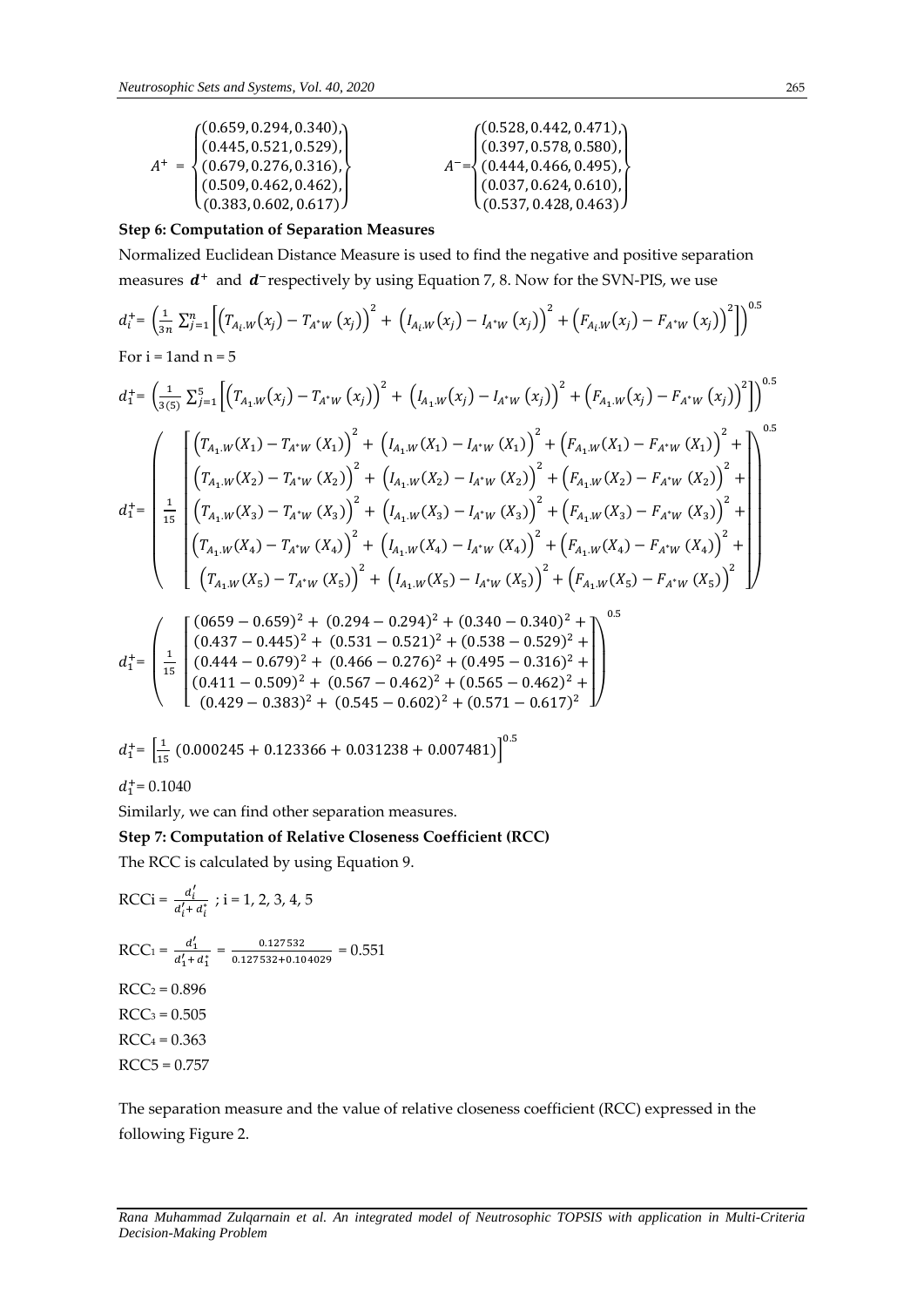

# **Figure 2. Separation measure and the RCC for each Alternative**

# **Step 8: Ranking alternatives**

From the above figure, we can see the RCC are ranked as follows

 $RCC<sub>2</sub> > RCC<sub>5</sub> > RCC<sub>1</sub> > RCC<sub>3</sub> > RCC<sub>4</sub> \Rightarrow A<sub>2</sub> > A<sub>5</sub> > A<sub>1</sub> > A<sub>3</sub> > A<sub>4</sub>$ 

By using the presented technique, we choose the best supplier for the production industry and observe that A<sup>2</sup> is the best alternative.

# **5. Conclusion**

In this paper, we studied the neutrosophic set and SVNSs with some basic operations and developed the generalized neutrosophic TOPSIS by using single-valued neutrosophic numbers. By using crisp data, it is more difficult to solve decision-making problems in uncertain environments. Single valued neutrosophic sets can handle these limitations competently and provide the appropriate choice to decision-makers. We also developed the integrated model for neutrosophic TOPSIS. The closeness coefficient has been defined to compute the ranking of the alternatives by using an established approach under-considered environment. Moreover, for the justification of the proposed technique an illustrated example has been described for the selection of suppliers in the production industry. Consequently, relying upon the obtained results it can be confidently concluded that the proposed methodology indicates higher stability and usability for decision-makers in the DM process. Future research will surely concentrate upon presenting the TOPSIS technique based on correlation coefficient under-considered environment. The suggested approach can be applied to quite a lot of issues in real life, including the medical profession, robotics, artificial intelligence, pattern recognition, economics, etc. 1. L. A. Zadeh, Fuzzy Separation measure and the RCC for Step 8: Ranking alternatives<br>
Figure 2. Separation measure and the RCC for Step 8: Ranking alternatives<br>
From the above figure, we can see the RCC are ranked as fol

#### **Acknowledgment**

This research is partially supported by a grant of National Natural Science Foundation of China (11971384).

#### **References**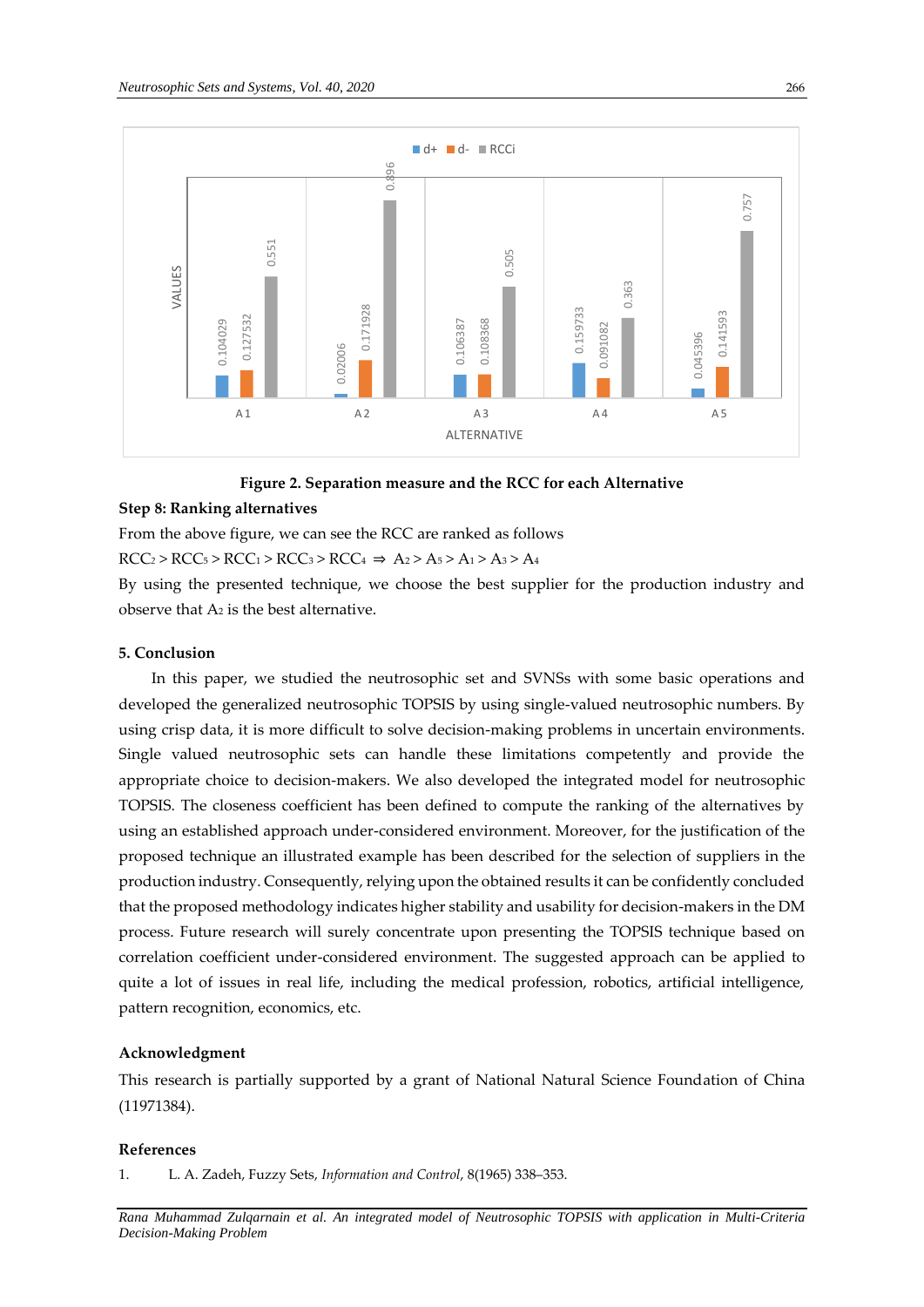- 2. I. B. Turksen, Interval Valued Fuzzy Sets Based on Normal Forms, *Fuzzy Sets and Systems,* 20(1986) 191– 210.
- 3. K. T. Atanassov, Intuitionistic fuzzy sets. *Fuzzy Sets Syst,* 20(1986) 87–96.
- 4. F. Smarandache, Neutrosophy: neutrosophic probability, set, and logic: analytic synthesis & synthetic analysis, *Rehoboth Am. Res. Press* 1998.
- 5. H. Wang, F. Smarandache, R. Sunderraman, Y. Q. Zhang, Single valued neutrosophic sets. *Multisp. Multistructure,* 4(2010) 410–413.
- 6. F. Smarandache, A geometric interpretation of the neutrosophic set A generalization of the intuitionistic fuzzy set. *Proc. - 2011 IEEE Int. Conf. Granul. Comput. GrC 2011* (2011) 602–606.
- 7. G. Shahzadi, M. Akram, A. B. Saeid, An Application of Single-Valued Neutrosophic Sets in Medical Diagnosis. *Neutrosophic Sets Syst,* 18(2017) 80–88.
- 8. S. Broumi, F. Smarandache, Single Valued Neutrosophic Soft Expert Sets and Their Application in Decision Making. *J. New Theory* (2015) 67–88.
- 9. I. Deli, Y. Şubaş, A ranking method of single valued neutrosophic numbers and its applications to multiattribute decision making problems. *Int. J. Mach. Learn. Cybern,* 8(2017) 1309–1322.
- 10. J. Ye, Multicriteria decision-making method using the correlation coefficient under single-valued neutrosophic environment. *Int. J. Gen. Syst,* 42(2013) 386–394.
- 11. J. Ye, A multicriteria decision-making method using aggregation operators for simplified neutrosophic sets. *J. Intell. Fuzzy Syst*, 26(2014) 2459–2466.
- 12. R. Şahin, M. Yigider, A multi-criteria neutrosophic group decision making method based TOPSIS for supplier selection. *Appl. Math. Inf. Sci*, 10(2016) 1843–1852.
- 13. C. Yoon, K. Hwang, Multiple Attribute Decision Making: Methods and Applications. *A State Art Surv*, *1*(1981).
- 14. S. J. J. Chen, C. L. Hwang, *Chapter 5 Fuzzy Multiple Attribute Decision Making Methods*; Springer-Verlag Berlin Heidelberg, 1992.
- 15. C. T. Chen, Extensions of the TOPSIS for group decision-making under fuzzy environment. *Fuzzy Sets Syst*, 114(2000) 1–9.
- 16. M. Zulqarnain, F. Dayan, M. Saeed. TOPSIS Analysis for The Prediction of Diabetes Based on General Characteristics of Humans. *Int. J. Pharm. Sci. Res,* 9(2018) 2932-2938.
- 17. M. Zulqarnain, F. Dayan, Selection Of Best Alternative For An Automotive Company By Intuitionistic Fuzzy TOPSIS Method. *Int. J. Sci. Technol. Res*,*.*6(2017) 126–132.
- 18. M. Zulqarnain, F. Dayan, Choose Best Criteria for Decision Making Via Fuzzy Topsis Method. *Math. Comput. Sci.* 2(2017) 113-119.
- 19. R. M. Zulqarnain, S. Abdal, A. Maalik, B. Ali, Z. Zafar, M. I. Ahamad, S. Younas, , A. Mariam, F. Dayan, Application of TOPSIS Method in Decision Making Via Soft Set. *Biomed J Sci Tech Res*, 24(2020), 19208– 19215.
- 20. S. Pramanik, P. Dey, B. Giri, TOPSIS for Single Valued Neutrosophic Soft Expert Set Based Multiattribute Decision Making Problems. *Neutrosophic Sets Syst,* 10(2015) 88–95.
- 21. R. M. Zulqarnain, X. L. Xin, M. Saeed, F. Smarandache, N. Ahmad, Generalized Neutrosophic TOPSIS to Solve Multi-Criteria Decision-Making Problems, Neutrosophic Sets and Systems, 38(2020), 276-292.
- 22. R. M. Zulqarnain, M. Saeed, B. Ali, S. Abdal, M. Saqlain, M. I. Ahamad, Z. Zafar. Generalized Fuzzy TOPSIS to Solve Multi-Criteria Decision-Making Problems, Journal of New Theory, 32 (2020) 40-50.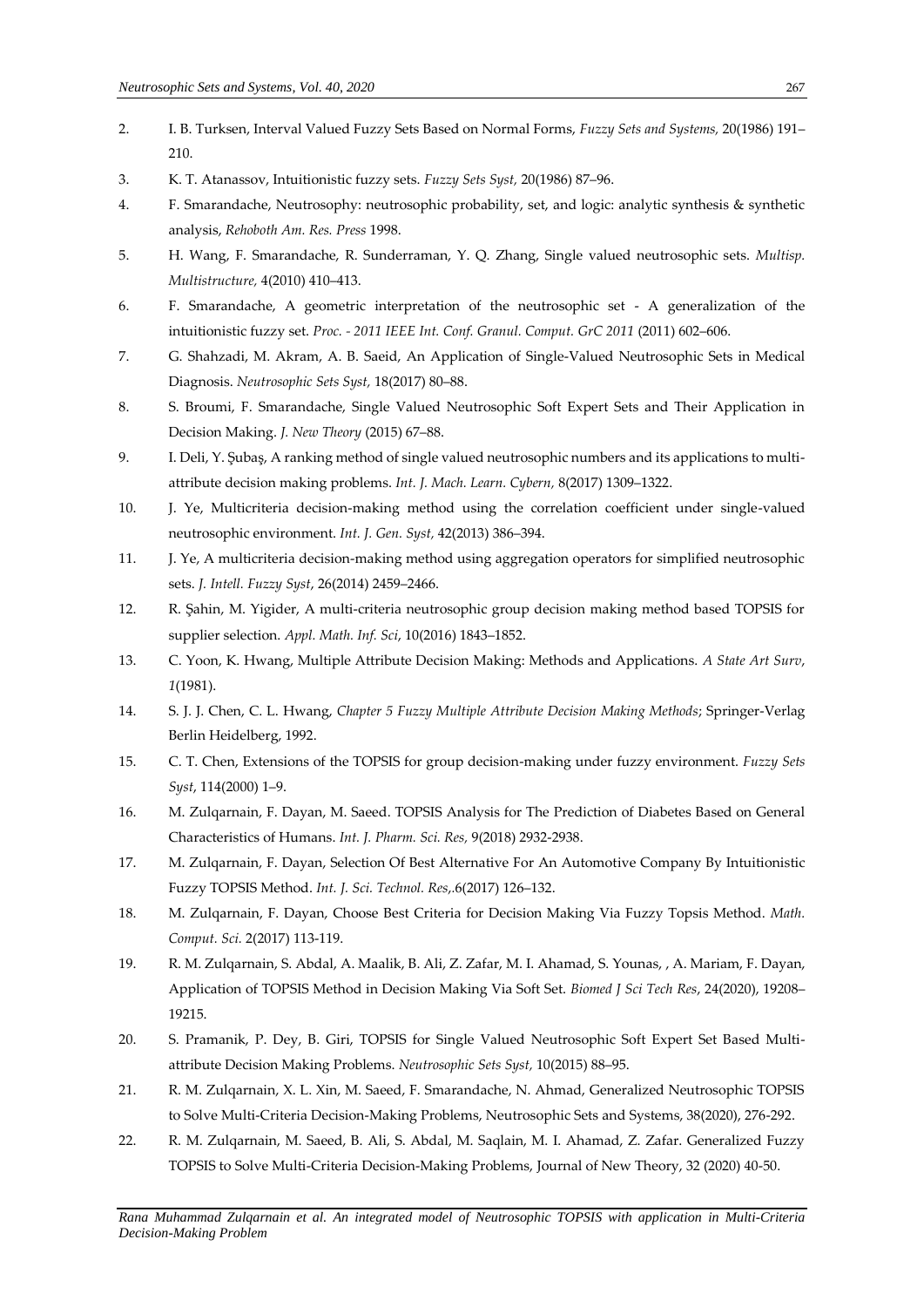- 23. P. K. Maji, Neutrosophic soft set. *Ann. Fuzzy Math. Informatics*, 5(2013) 157–168.
- 24. I. Deli, S. Broumi, Neutrosophic soft matrices and NSM-decision making. *J. Intell. Fuzzy Syst*, 28(2015) 2233–2241.
- 25. H. M. Balami, Neutrosophic soft set and its application in multicriteria decision making problems. *Ann. Fuzzy Math. Informatics*, 18(2019) 245–271.
- 26. F. Karaaslan, Neutrosophic soft sets with applications in decision making. International Journal of Information Science and Intelligent System, 4 (2015) 1–20.
- 27. I. Deli, S. Eraslan, N. Çağman, ivnpiv-Neutrosophic soft sets and their decision making based on similarity measure. *Neural Comput. Appl*, 29(2018) 187–203.
- 28. A. Elhassouny, F. Smarandache, Neutrosophic-simplified-TOPSIS multi-criteria decision-making using combined simplified-TOPSIS method and neutrosophics. *2016 IEEE Int. Conf. Fuzzy Syst. FUZZ-IEEE 2016,* (2016) 2468–2474.
- 29. J. Ye, Single valued neutrosophic cross-entropy for multicriteria decision making problems. *Appl. Math. Model*, 38(2014) 1170–1175.
- 30. F, Smarandache, Neutrosophy. Neutrosophic Probability, Set, and Logic, ProQuest Information & Learning, Ann Arbor, Michigan, USA. 1998, pp 105.
- 31. A. Saha, S. Broumi, New Operators on Interval Valued Neutrosophic Sets, *Neutrosophic sets and systems,*28 (2019) 128-137.
- 32. I. Deli, Some operators with IVGSVTrN-numbers and their applications to multiple criteria group decision making, *Neutrosophic sets and systems,*25 (2019) 33-53.
- 33. H. Hashim, L. Abdullah, A. Al-Quran, Interval Neutrosophic Vague Sets, *Neutrosophic sets and systems,*25 (2019) 66-75.
- 34. M. Abdel-Basset, R. Mohamed, K. Sallam, M. Elhoseny, A novel decision-making model for sustainable supply chain finance under uncertainty environment. *Journal of Cleaner Production*, 269(2020) 122324.
- 35. M. Abdel-Basset, W. Ding, R. Mohamed, N. Metawa, An integrated plithogenic MCDM approach for financial performance evaluation of manufacturing industries. *Risk Manag*, 22(2020) 192–218.
- 36. M. Abdel-Basset, R. Mohamed, A. N. H. Zaied, A. Gamal, F. Smarandache, Solving the supply chain problem using the best-worst method based on a novel Plithogenic model. In Optimization Theory Based on Neutrosophic and Plithogenic Sets. *Academic Press,* (2020) 1-19.
- 37. N. A. Nabeeh, F. Smarandache, M. Abdel-Basset, H. A. El-Ghareeb, A. Aboelfetouh, An integrated neutrosophic-topsis approach and its application to personnel selection: A new trend in brain processing and analysis. *IEEE Access*, 7(2019) 29734-29744.
- 38. N. A. Nabeeh, M. Abdel-Basset, H. A. El-Ghareeb, A. Aboelfetouh, Neutrosophic multi-criteria decision making approach for iot-based enterprises. *IEEE Access*, 7(2019) 59559-59574.
- 39. M. Abdel-Basset, N. A. Nabeeh, H. A. El-Ghareeb, A. Aboelfetouh, Utilising neutrosophic theory to solve transition difficulties of IoT-based enterprises. *Enterprise Information Systems,* 14(9-10) (2020) 1304-1324.
- 40. M. Abdel-Basset, M. Saleh, A. Gamal, F. Smarandache, An approach of TOPSIS technique for developing supplier selection with group decision making under type-2 neutrosophic number. Appl. *Soft Comput,* (2019) [https://doi.org/10.1016/j.asoc.2019.01.035.](https://doi.org/10.1016/j.asoc.2019.01.035)
- 41. M. Abdel-Basset, G. Manogaran, A. Gamal, F. Smarandache, A Group Decision Making Framework Based on Neutrosophic TOPSIS Approach for Smart Medical Device Selection. *J. Med. Syst,* 43 (2019). <https://doi.org/10.1007/s10916-019-1156-1>